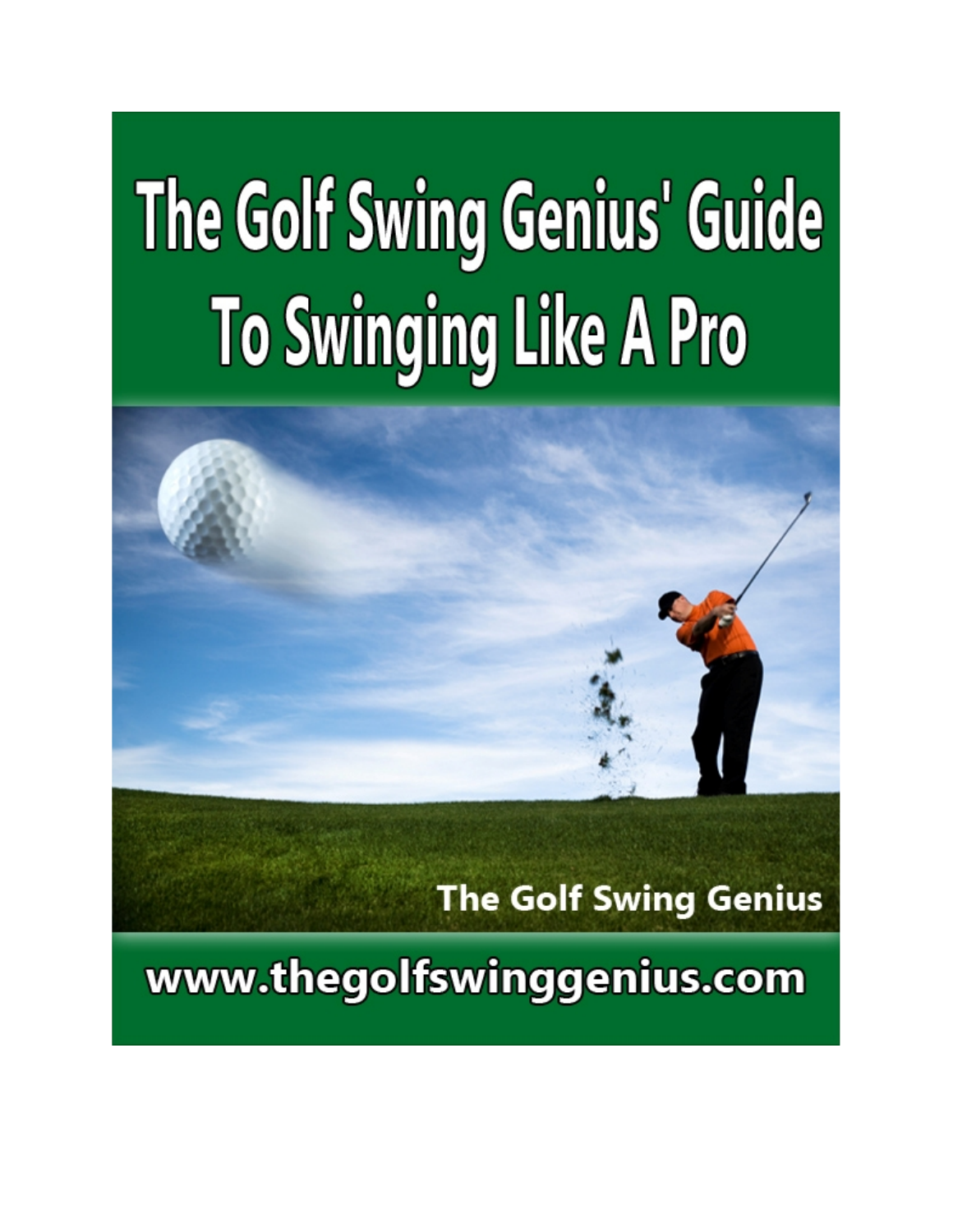# **Table of Contents**

### **Introduction**

- **Chapter 1:** The Setup Made Easy
- **Chapter 2:** Getting Your Swing in Sync Includes the Weight Shift and
- How to Turn Correctly in the Swing
- **Chapter 3:** Maintain Your Angles and Stay Level in the Swing
- **Chapter 4:** The Wrist Hinge A Big Key for Creating Leverage and

Power

- **Chapter 5:** Easy Ways to Stay "On Plane"
- **Chapter 6:** Keys for Perfect Impact
- **Chapter 7:** Just Swing at the Ball Working on Feeling a Good Swing
- as Opposed to Getting Too Technical
- **Chapter 8:** Understanding That Golf is a Balance
- **Chapter 9:** Checkpoints for a Great Golf Swing
- **Chapter 10:** Common Errors and How to Fix Them
- **Chapter 11:** Mental Keys for Improving More Easily

**Conclusion**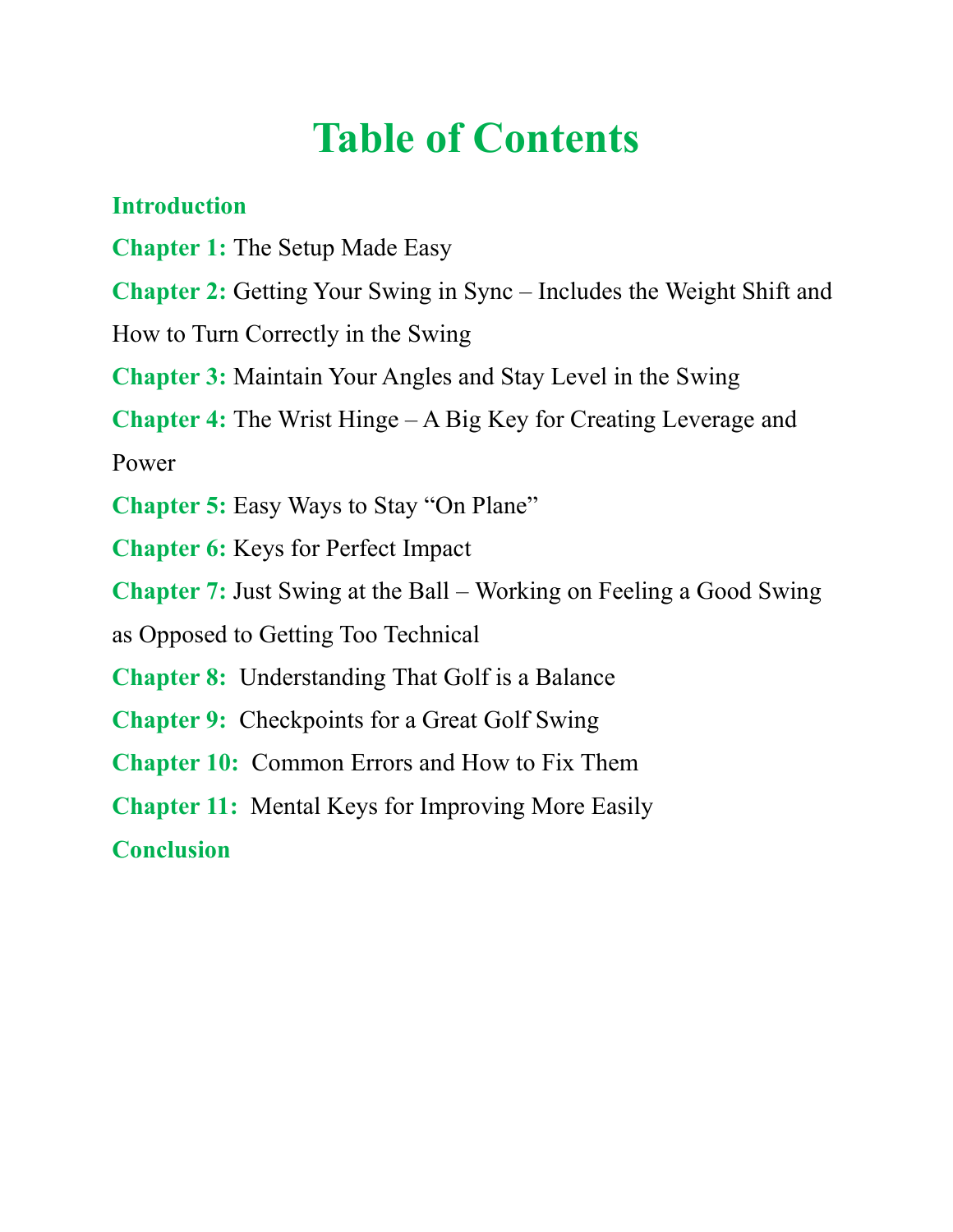# **Introduction**

Hello! Thanks for getting your copy of The Golf Swing Genius' Guide To Swinging Like A Pro. I am confident if you use the information given throughout this Ebook, you will have more success on the golf course than you may have even thought was possible. Golf is a game that is meant to be fun. It sure is a lot more fun when you are playing well. I've given you all the information you need right here in this E-Guide to learn to swing the golf club better than many teaching pros would teach you and you'll be able to become a great and successful golfer using these concepts and techniques. One of my big themes that I teach and encourage in my swing system is to keep things as simple and uncomplicated as possible. Many golf instructors have a knack for making the golf swing much more complicated than is necessary. My golf swing solutions are simple, practical, and really work. The key to great golf is to understand your golf swing so you know what is going on. If you hit a bad shot, you know why and know what to do to get right back on track. The worst thing in my opinion is when a golfer hits a bad shot and then follows it up with another bad one on top of that because they didn't know what caused the first bad one.

It's quite common for golf pros to not be able to teach well. Most golf pros only got good at golf from practicing all the time. They may think they know what they are talking about and they often know some very impressive technical jargon about the swing. However, for most amateur golfers this information can be quite useless. What happens a lot of times when taking golf lessons is the golfer thinks they just aren't that good because they couldn't do what the pro said and the pro must know what they are talking about because they are the pro.

I felt the need to write this guide for the average or amateur golfer. It is also a great refresher for more advanced golfers. Beginner golfers will have a great start and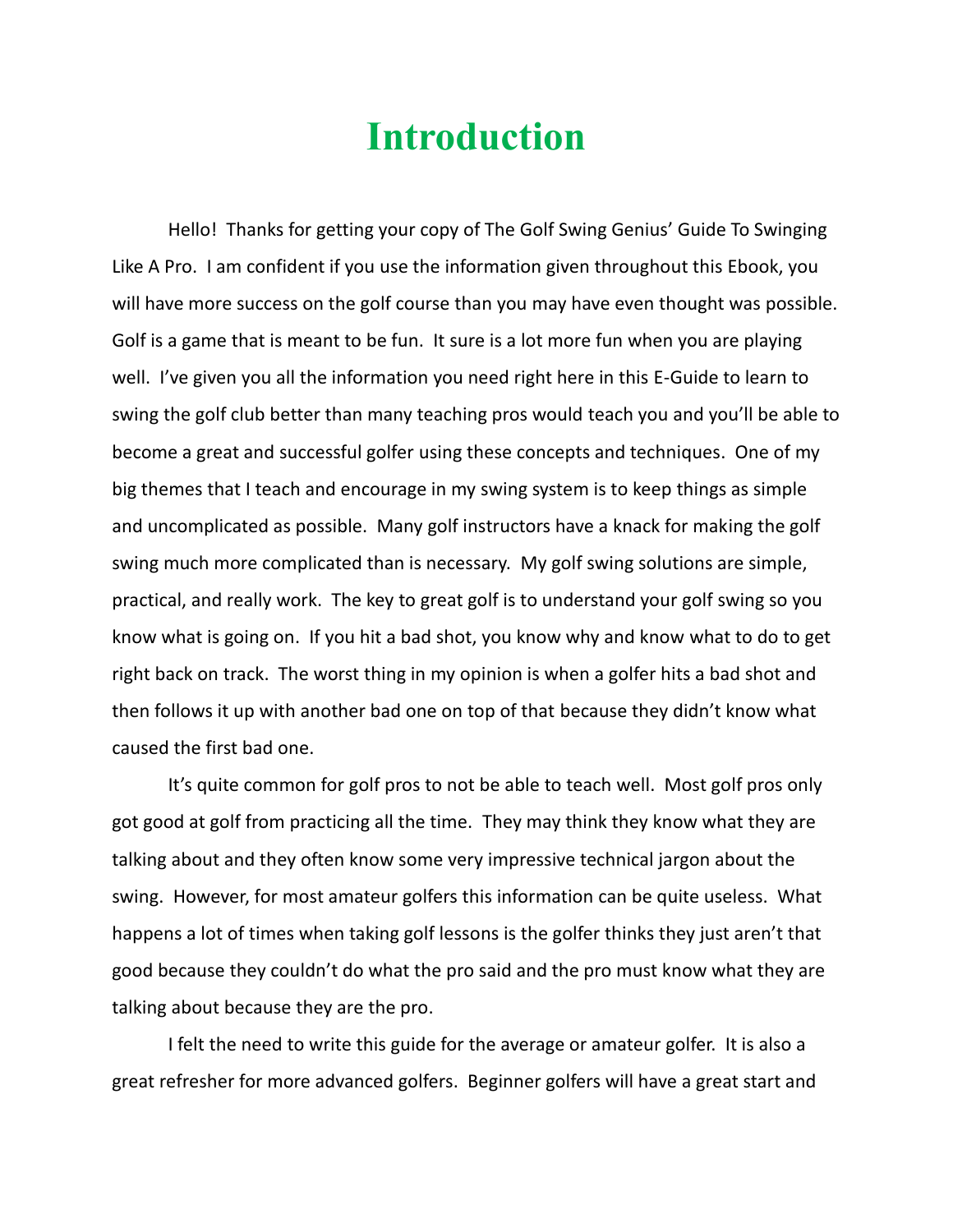be way ahead of the game with the information presented in this guide also. There are a couple of ways to become good at golf. You could spend all day every day playing, practicing, and hitting balls at the range. Eventually, it is likely you could figure out how to have a pretty decent swing and game. This is the long road however and not the best solution for most people. Golfers need a system they can follow and improve in the most efficient way possible. Most amateur golfers don't have all day to practice like the pros do. You probably have a regular job plus other activities and interests besides just golf. Even if you only play once or twice a month, you should still be able to play well. My system consists of making you a better golfer very quickly. Of course it helps to practice and go to the driving range to work on your game and your swing. But I don't think you need to beat balls at the range for hours and hours to develop a good swing. In fact, too much practice of the wrong things will not help you at all. Practice doesn't make perfect, perfect practice makes perfect. So I'm going to teach you the necessary information about the golf swing that will have you playing up to your potential in no time. Good luck and enjoy!

One additional point I would like to make is when I give instructions on how to do something throughout this Ebook, I am assuming you are right handed. For the left handed golfer, you will have to do the opposite. For example when I'm talking about the grip and putting your left hand on the club first, the left handed player should do the opposite and put the right hand on first. A left handed golfer should still be able to figure this out and still get the same benefit from this instructional guide. If you are a lefty and are having trouble understanding something, feel free to send me an email at contact@thegolfswinggenius.com and I will be happy to clarify any concepts that may be an issue.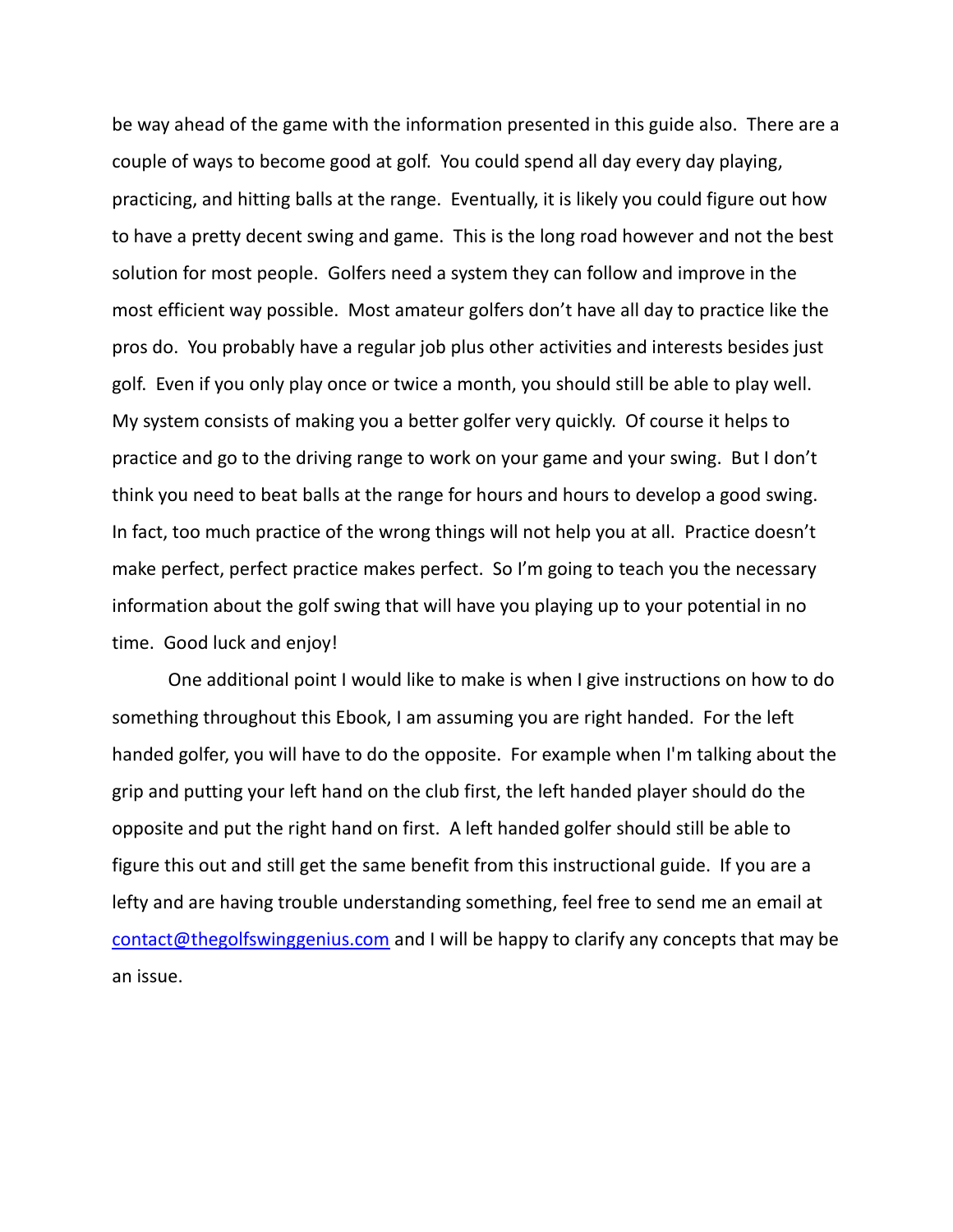#### **Chapter 1: The Setup Made Easy**

The setup is the first order of business you need to start with in order to learn or improve your golf swing. I cannot stress enough the importance of a good setup with correct fundamentals. Having a good grip, alignment, stance, posture, and ball position are the five main keys you will need to be aware of when working on your swing setup. The setup is half the battle in the golf swing. If you have poor setup fundamentals, you will have to make compensations in your golf swing in order to hit good shots. You may have two faults in your swing that offset each other, but you will be much more consistent if you can get your setup correct and then from there learn to swing the club on the proper path with good tempo, rhythm, and some basic swing concepts that will get you mastering your golf swing and hitting solid shots consistently again and again.

#### *The Grip*

The first part of the setup that needs to be correct is your grip. It is very important to have a solid grip so that you are not making compensations in other parts of your setup or your golf swing. The grip is what connects you to the golf club. The grip is the only part of the club that you actually have contact with so you want to make sure your hands are on the club correctly to set you up for the best chance to consistently hit good golf shots.

The grip is really important for hitting solid golf shots for several reasons. A good grip, held correctly in the fingers, will allow you to set the club by making a proper wrist hinge in the backswing. You'll also be able to keep the clubface square much more easily throughout the golf swing and especially at impact.

There are two ways that are both fine for gripping the golf club. There is the overlap grip and the interlock grip. The overlap grip is more popular, most of the players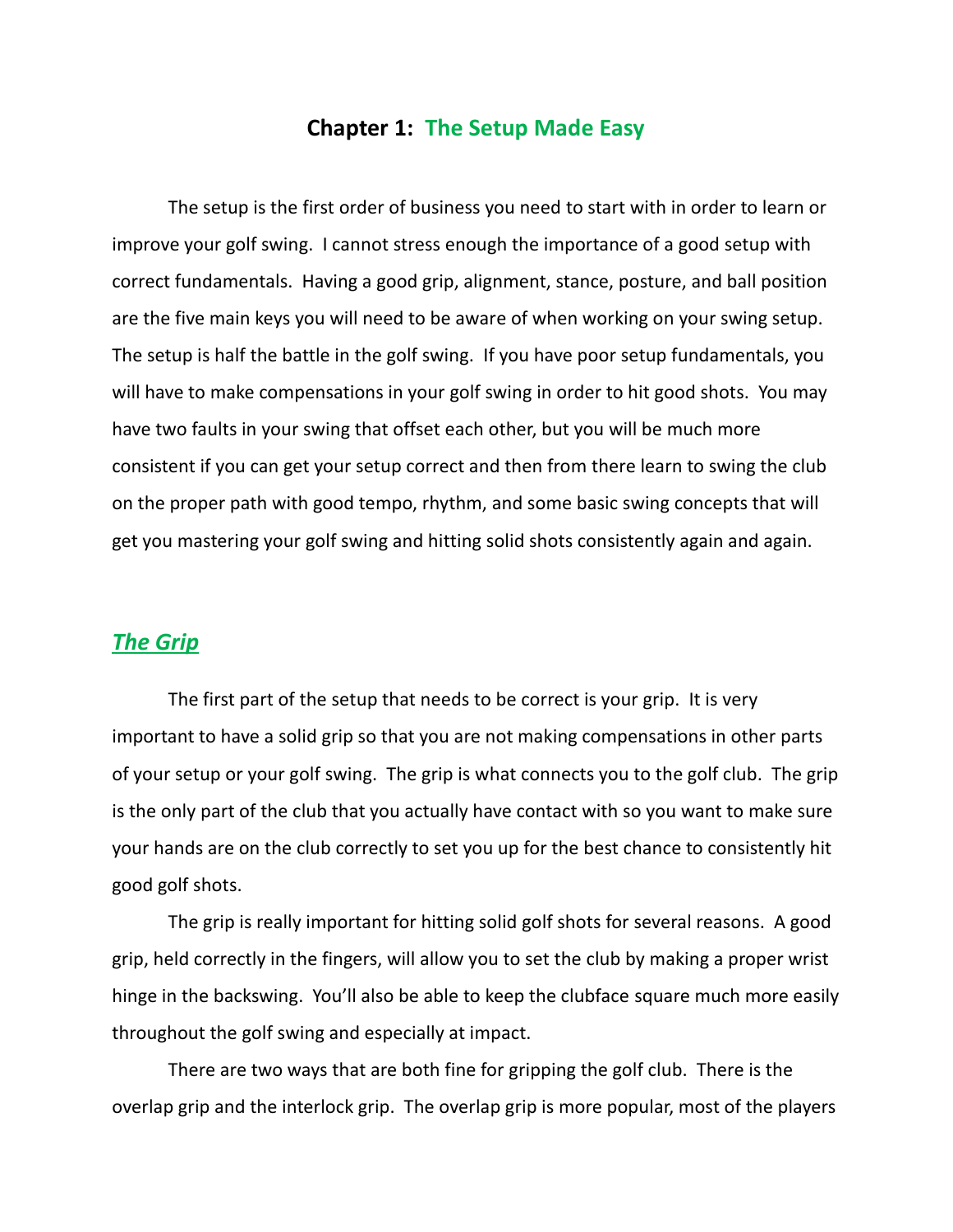on tour hold the club this way. However, the interlock grip is fine if you feel more comfortable using that grip. When you interlock, you open your hands and place the right pinky finger in between the left forefinger and left middle finger. Then place the club in your hands and wrap them around the club correctly. With the overlap grip, you'll simply place your pinky finger just outside the left hand sitting on top, specifically between your index and middle finger but on the outside or on top of them.



For the right handed golfer (a lefty should just do the opposite), take and open your left hand. Set the golf club grip in the fingers of your hand and wrap the rest of your hand around the grip. The club should be set on a slight angle across your fingers and then you can simply wrap the rest of your hand around and on top of the grip. The heel pad on the top inside part of your left hand should sit on top of the grip when you are holding the golf club. Also, when you are set up to the golf ball and looking down at your left hand on the club, you should see your first two knuckles. If you see more than two knuckles, your grip is probably too strong. If you see less than two knuckles, your grip is too weak. So you'll need to make your final adjustments with your left hand so that you see just about two knuckles. An exception would be for junior golfers, it is okay for them to have a slightly stronger grip, seeing three knuckles on the left hand would be fine because if they are not very strong yet it will help them gain a little added power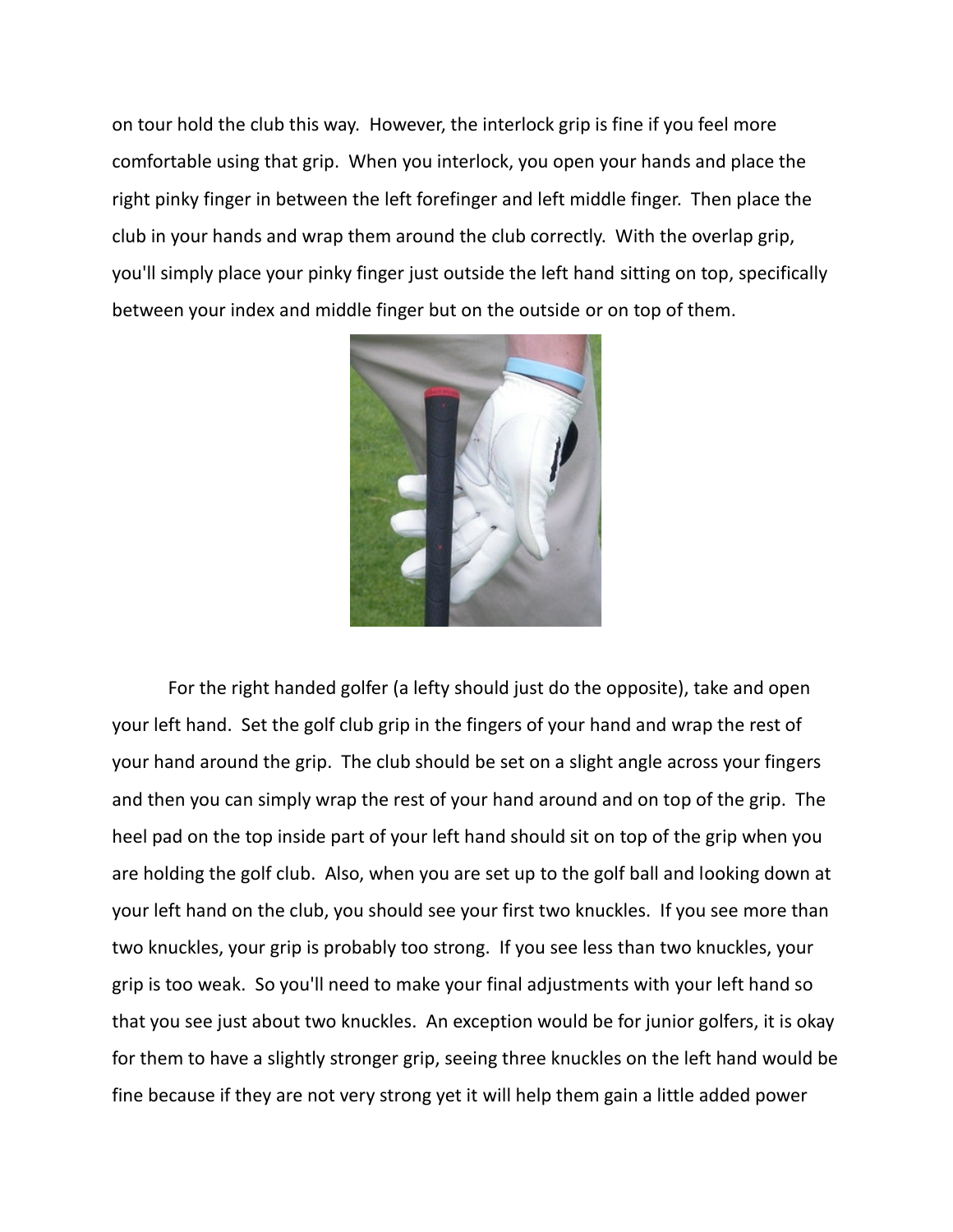from having a slightly stronger grip.



The position of your right hand should also be wrapped around the golf club grip so that it is also in the fingers of the right hand. Now, there are two lines or V shapes that are formed between your thumbs and forefingers when both hands are placed on the golf club. These two lines should both be parallel or pointed the same way. A correct position would be if these two lines point up towards your chin. Also, a slighter stronger grip will have these lines pointed up towards your right shoulder. So these lines or Vs should both be parallel and should point somewhere between your chin and right shoulder.

A common error many amateurs make with their grip is they hold the club in the palms of their hands. This is incorrect and should be monitored closely to make sure this in not how you are holding the golf club. The golf club grip needs to be held in your fingers for a couple of reasons. You will be able to create more leverage in your swing which will in turn lead to more club head speed and more power. Secondly, you'll be able to swing the club easier and hit the ball more solidly with a correct grip held in your fingers.

Also, make sure to have the golf club grip all the way in your hands. Your left hand should not be hanging off the end of the club at all. The butt end of the grip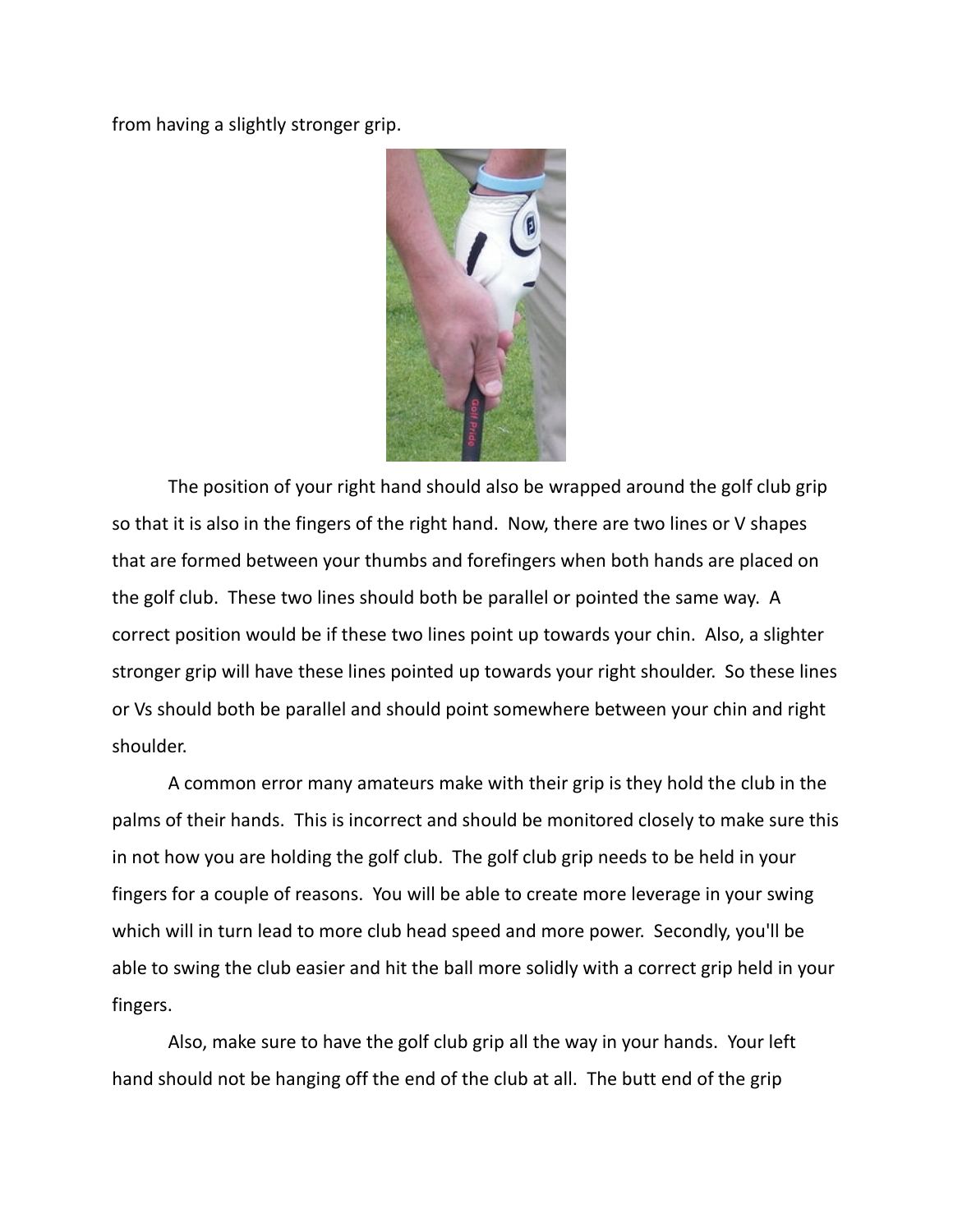should be sticking out just slightly. If this is hard to do, you just have to bend more, or you may need longer clubs.

Your grip pressure should be not too tight, but not too loose either. You shouldn't worry too much about grip pressure, just do what feels natural and you'll be fine. Some golfers have the death grip and grip the club too tightly, but this will cause you to lose the fluidity that is necessary for a nice, smooth swing.

#### *The Stance*

The golf stance for most clubs should typically be shoulder width apart. A stance that is too narrow will not be a solid enough base for you to turn around. You'll be apt to make compensations in your swing if your stance is either too narrow or too wide. A stance that is too wide will not allow you to turn properly and shift your weight correctly in the swing. With the driver, a slightly wider than shoulder width stance is good to ensure extra stability since the driver is the longest club you swing. Also, make sure to have the weight on the balls of your feet when setting up with any club. A good test I use with my students is once they get setup up to the ball, I'll walk in front of them and try to push them over at their shoulders. If they are on the balls of their feet, I can't easily push them over. If they are on their heels, it'll be easy to push them backwards. The opposite is also true, if you have too much weight forward or on your toes, you can be pushed over easily if someone tried to push you from behind. So make sure to get the weight on the balls of your feet to ensure good balance. Having your weight too far back in your heels or too far forward on your toes will make you start your swing on the wrong path and you won't be able to hit the ball as well. Make sure to set up in the balls of your feet as this will ensure good balance and a proper golf backswing which will lead to a good downswing and solid striking of the golf ball.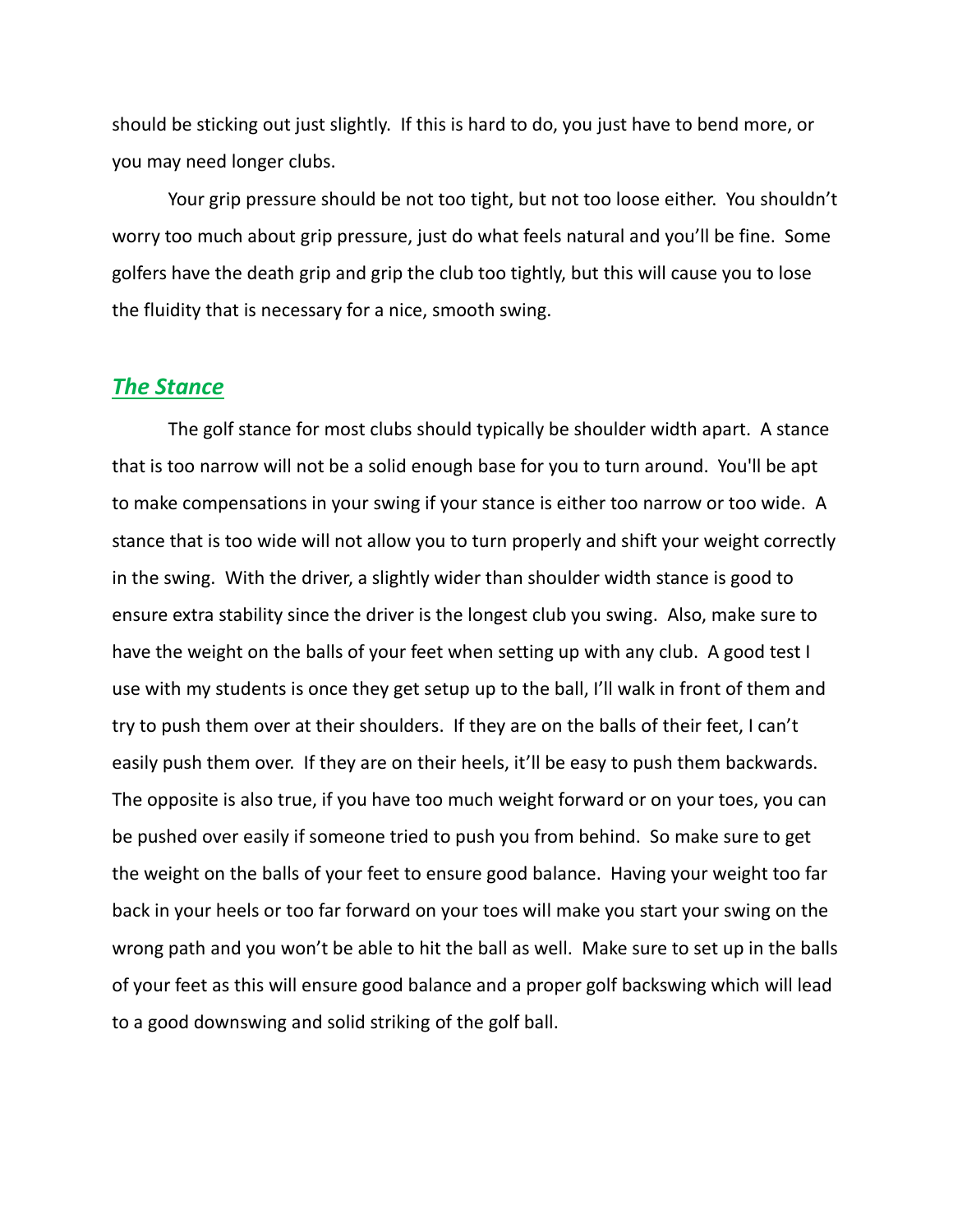#### *Posture*

Once you have your grip in order and have your stance correct, the next thing to be aware of is your posture. Great golf posture will consist of having good angles in the setup or address position. You want to make sure your knees are bent and you are bending from the hips. There should be angles that form at your knees and your hips. Many golfers will make the mistake of having a rounded back and not much bend from the hips. This is incorrect and you may also develop back problems. So remember to keep your rear end out and your back straight with a good bend from the hips in your setup. If you play any other sports you'll find that the golf stance and posture should be similar to the "ready position" in any other sport. A good setup makes you prepared and ready for action. The setup position in golf is similar to the ready position in other sports. You need to be ready for action as you would be in any other sport in order to make a powerful and consistent golf swing.



In the above picture, you can see how this golfer has good golf posture. There are angles formed with his hips and his knees. There is also an angle between his forearms and the club shaft. Having these angles will help you swing with more power and hit the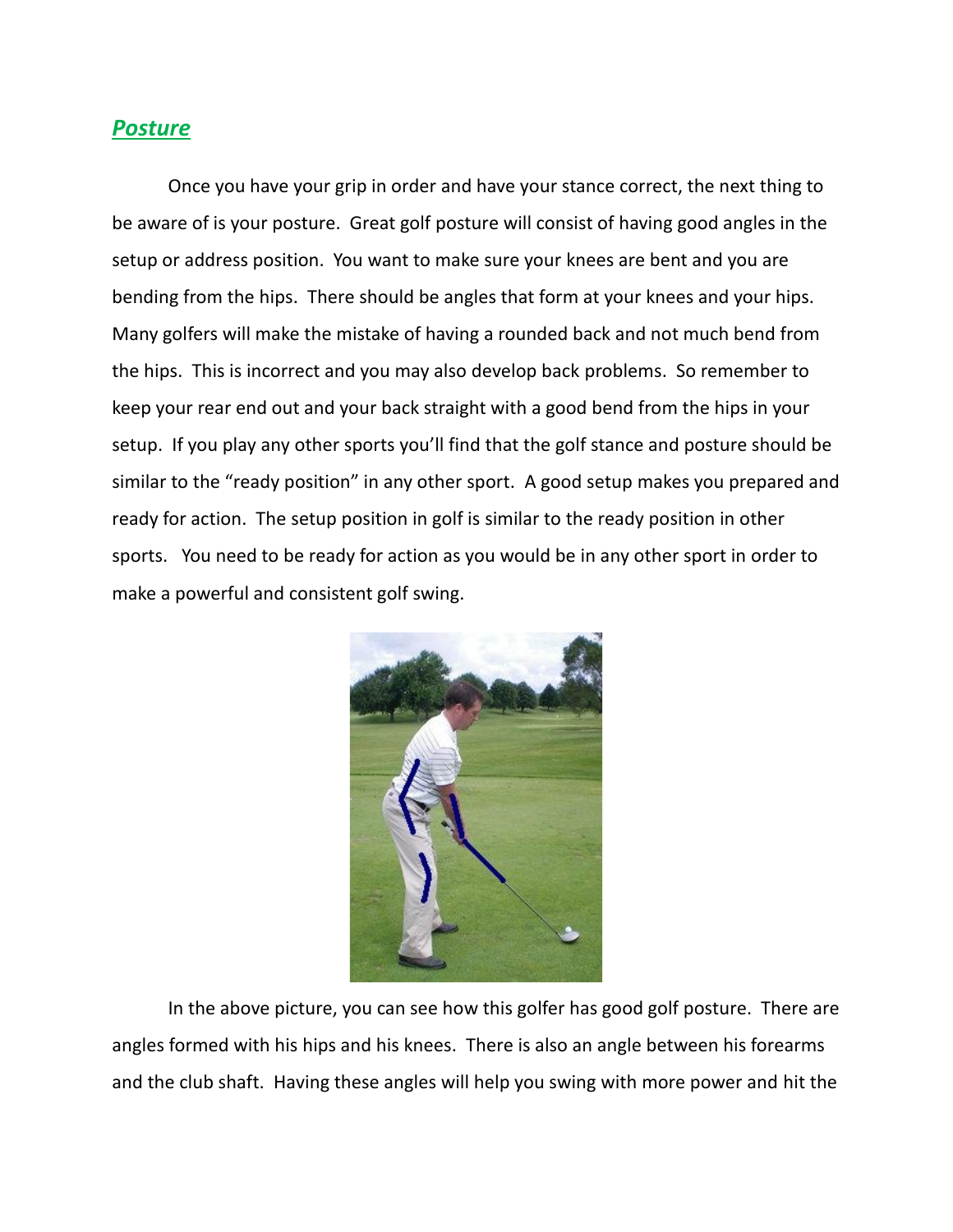ball more consistently.

A simple way to make sure your knee bend is correct is to bend them so they cover up your shoelaces when you look down at your feet from the setup position. You should still see your toes. If you don't, you've bent them too much. If you can see your shoelaces, you're not bending the knees enough. Proper knee bend is good also because it will help you get your weight in the balls or center of the feet.

One final note on the club position: when you are holding the golf club in the setup position, your hands should be a fist and thumb width from your left thigh. You can simply take one hand off the golf club to check yourself and make sure you have the proper amount of space between you and the club. So make sure you are not reaching for the ball and have too much space. Conversely, if your hands are too close to your body, you'll have a hard time swinging the club because you'll probably have the feeling of being jammed up at impact or will have to compensate in your swing in order to hit the golf ball.

#### *Alignment*

Having correct alignment is critical to maximizing your chances of making a good swing with less compensation in it. There are a few things to be aware of if you are going to have correct alignment. You want to make sure your feet, hips, and shoulders are all parallel to your target line. Also, make sure to have the club face aligned correctly. It is easy to have the club face slightly open or closed at the setup without even realizing it.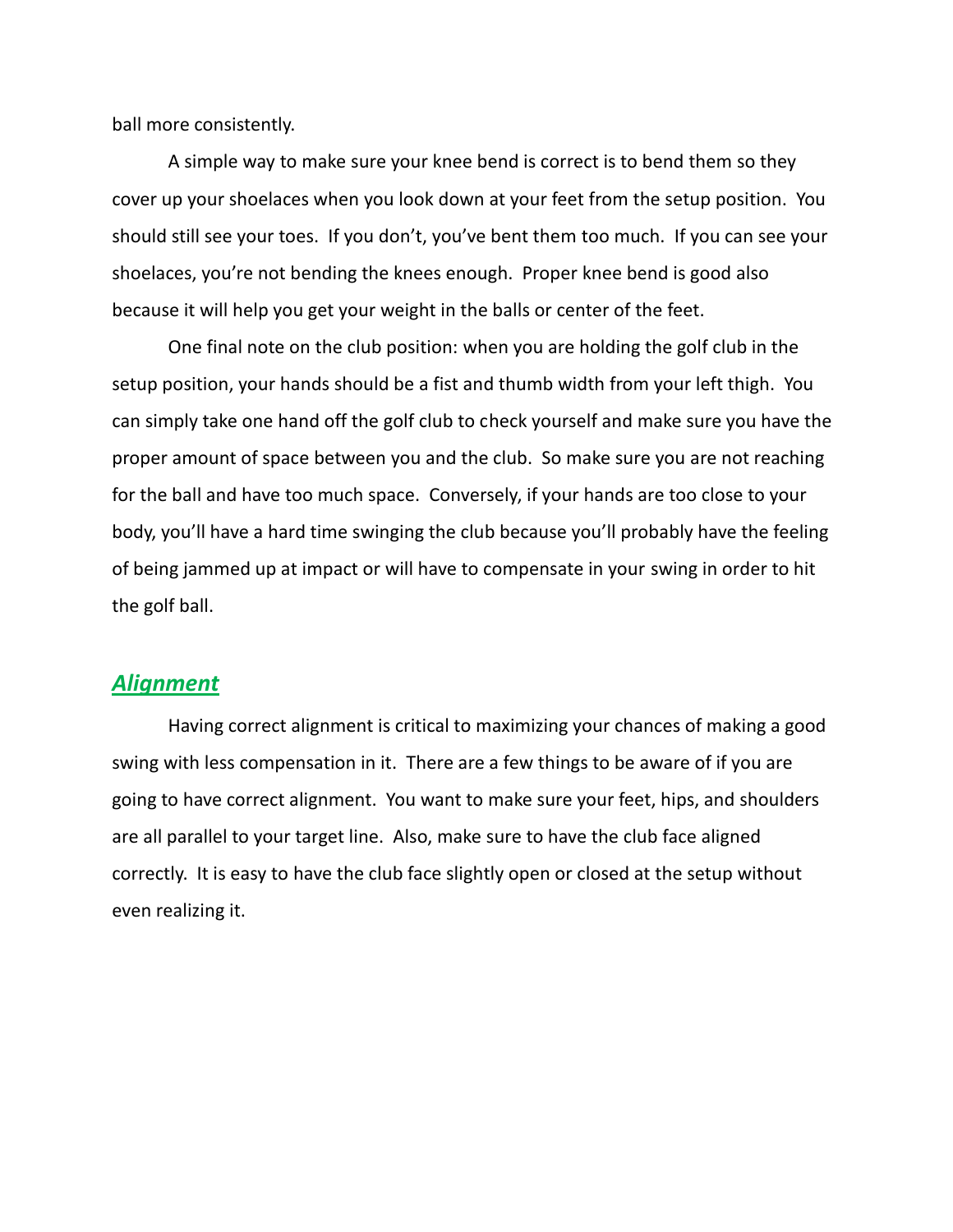

While you are practicing at a driving range, I recommend placing a golf club down on the ground in front of your feet when setting up to the golf ball. This club should be parallel with your target line and by getting your feet each the same distance away from the club, your feet will be square.

You will be able to check and make sure you are setup with correct alignment much easier this way. Then you can hold a club across your shoulders as well as across your hips to make sure these parts of your body are parallel to your target line and the line of your feet. Once you lay a golf club down along the line of your feet, you can simply take a step back and go stand behind the golf ball. Again, your body should be lined up parallel left of your target line for the right handed golfer. So two parallel clubs laying down on the ground will help you start to see and feel how to align correctly to your target.

Mis-alignment is a very common issue for amateur golfers. It's easy to get your shoulders pointing open or too far left of your target without even realizing it. When you practice once in a while at the driving with a club laying on the ground, it will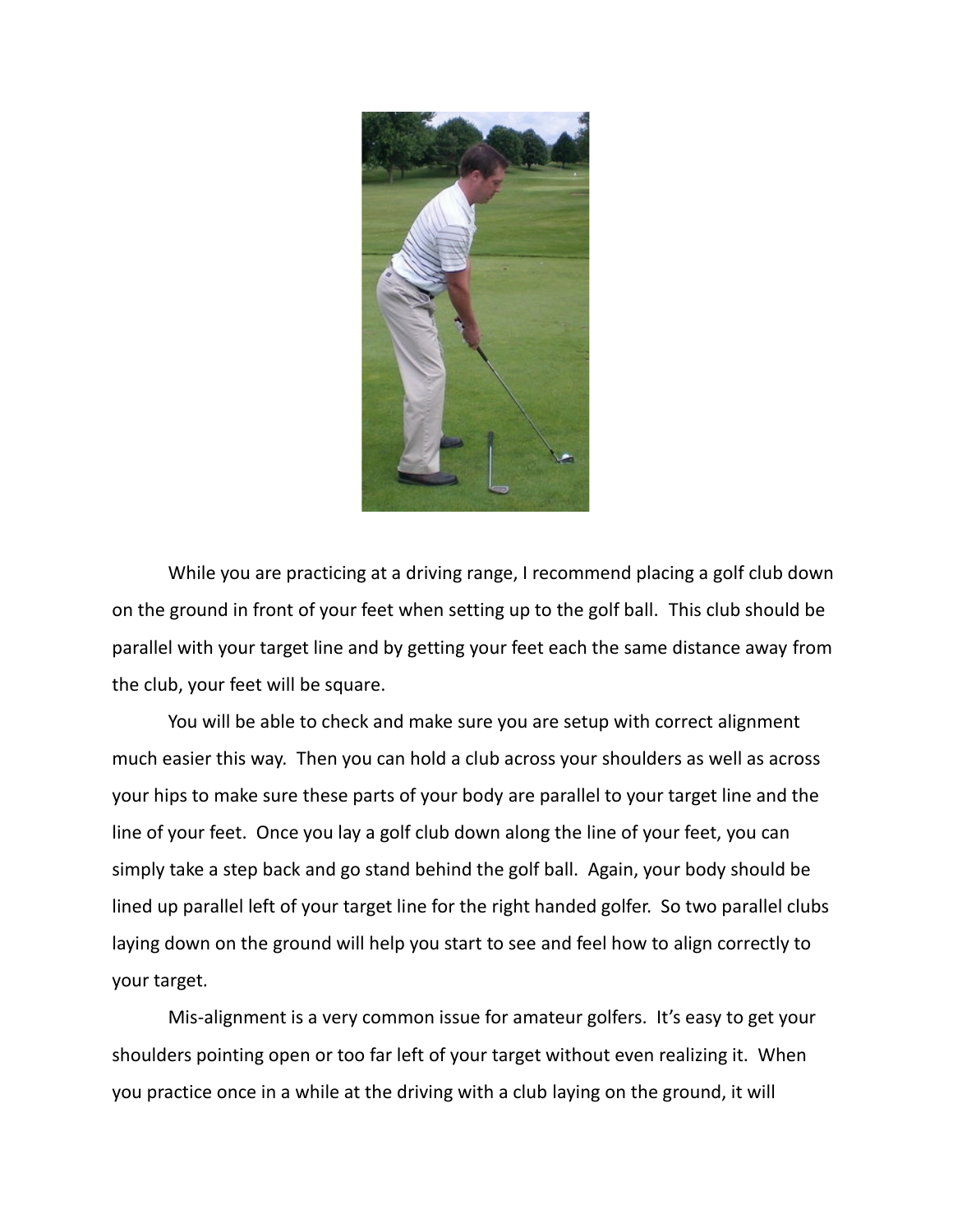become second nature for you to align correctly out on the golf course. This club down drill is very popular for the pro golfers, they are always working on their fundamentals including alignment.

#### *Ball Position*

The correct ball position with your driver is off the inside of your left heel for the right handed player. With the woods, you should play the ball almost all the way forward in your stance, just slightly back of the left heel is correct. Now with all your irons, I recommend playing the ball between your left heel and the center of your stance. So right in between the middle of your stance and the front of your left heel is where you should typically play the golf ball. Another way to say this is for all your full swing iron shots, you want to play the ball about  $3/4^{ths}$  of the way up towards the front of your stance.

On pitch shots and especially chip shots you want to play the ball farther back in your stance. On your chip shots, play the golf ball all the way off your back foot in line with the inside of your right heel. On pitch shots, the middle or slightly back of the middle of the stance are both fine. The reason for playing the ball farther back on chips and pitches is because you'll be hitting down on the golf ball more, allowing for the loft of the club to get the ball up in the air. Playing the ball back in your stance will allow you to hit down on the golf ball and make sure you are leading with your hands at impact to ensure solid contact.

Depending on how high you want to hit your pitch shot can determine the slight variation in ball position from either the middle of the stance to the back inside heel of the right foot. With sand shots, you should play the ball all the way off the middle of your front foot. You want to make sure you hit a couple inches behind the ball for sand shots and make sure you have enough loft with your club face to get the ball out.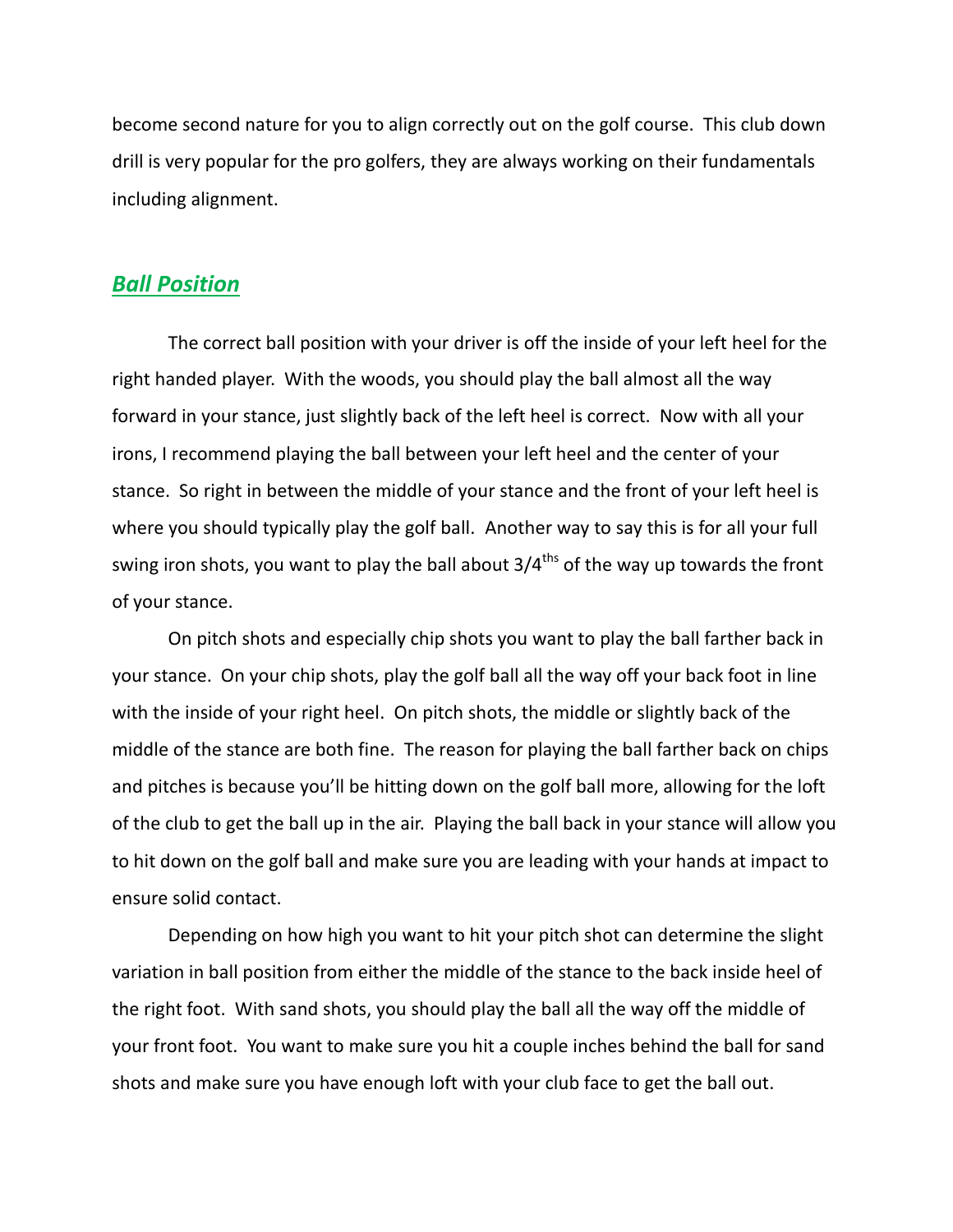## **Chapter 2: Getting Your Swing in Sync – Includes the Weight Shift and How to Turn Correctly in the Swing**

Once you have your setup in order, the next step is to know how to coordinate the turning elements in the swing correctly. I like to keep things as simple as possible when explaining the golf swing. Too much information or technical talk often can make things more difficult than they need to be and is really not necessary most of the time. Having said that, there are times when it is helpful to discuss and teach a little bit of correct technique. I'm going to explain the basics of a good turn and how to incorporate this into your golf swing.

When it comes to turning properly in the swing, there are a few concepts you should know. In a correct backswing, the shoulders will turn approximately 90 degrees. The hips turn will turn half that distance, or 45 degrees. A common problem many golfers have in their backswing is they turn everything all at once right from the start. There needs to be restriction in the lower body so that the upper body can turn over it and coil properly. So, that means in the first half of your backswing there should be very little if any movement with your lower body. Once the shoulders and upper body have turned halfway, you should be in the middle of your backswing. At this point, then you can turn everything together to finish the top of your backswing. This correct sequence of the parts of your body in the swing will allow you to eliminate a lot of problems that are caused by being out of sync.

When you are making a backswing, you want to shift your weight from the center of your stance over to the inside part of your right foot. Then on the downswing everything comes back to center and then in your follow through onto your left foot and left side and you should end up facing your target. You'll come up all the way on your right toe if you've completed your downswing and follow through correctly. I like to help golfers improve their balance by making them hold their follow through position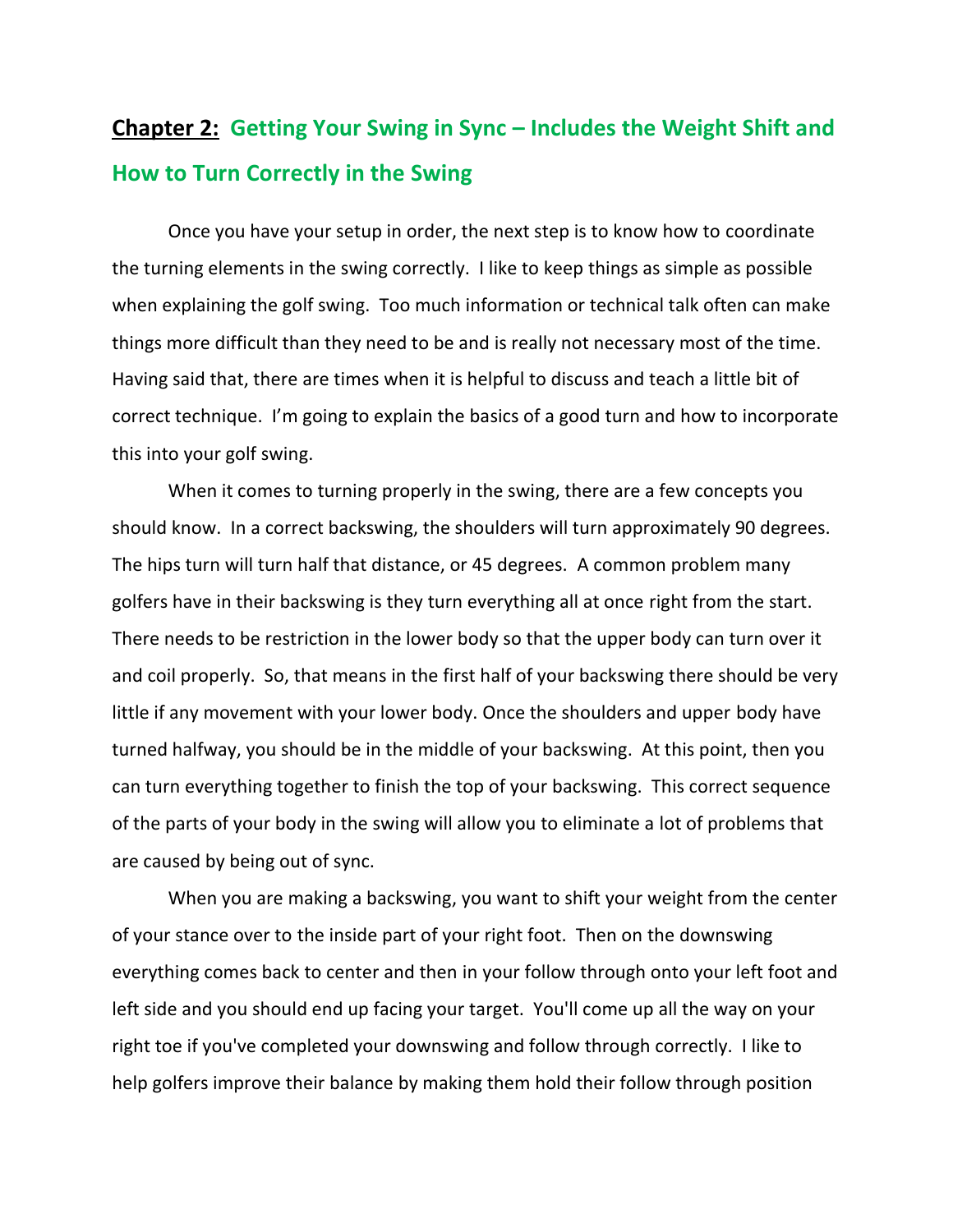longer as if they were going to pose for a camera. Working on getting into a good follow through position and being able to hold it for a couple of seconds will help your balance and your entire golf swing.

#### *Always Lead With the Club*

Another important component of keeping your golf swing in proper sequence is to let the club lead in the swing. The golf club should lead both on the backswing and the downswing/follow through. This can be a problem for many golfers and not doing this correctly can make the golf swing really difficult. So, first on your backswing, you want to make sure you are starting the swing by first swinging the club back on the takeaway. This is then followed by turning your shoulders, and then lastly your hips. Golfers who turn their bodies too early in the swing before the club has gotten a chance to swing up high enough will lose their sequence.

From the top of the downswing, the club should swing down a bit first before the body opens up and starts to turn. Ideally, you want to keep the lower body stable on the first part of your downswing so you can swing the club down with the arms. This will allow everything to come through together at impact which will generate more power for you as you strike the golf ball.

After impact, the club should swing towards your target and then your body turns and follows the club as you follow through to a full finish. Applying the simple concept of keeping the club in front of you will help you hit way better golf shots more consistently.

Many golf instructors talk about keeping the club in front of you. I think this is confusing because there isn't usually any simple explanation on how to do this. Hopefully you now have a better understanding of how what good golf swing sequence should look like and how to achieve it.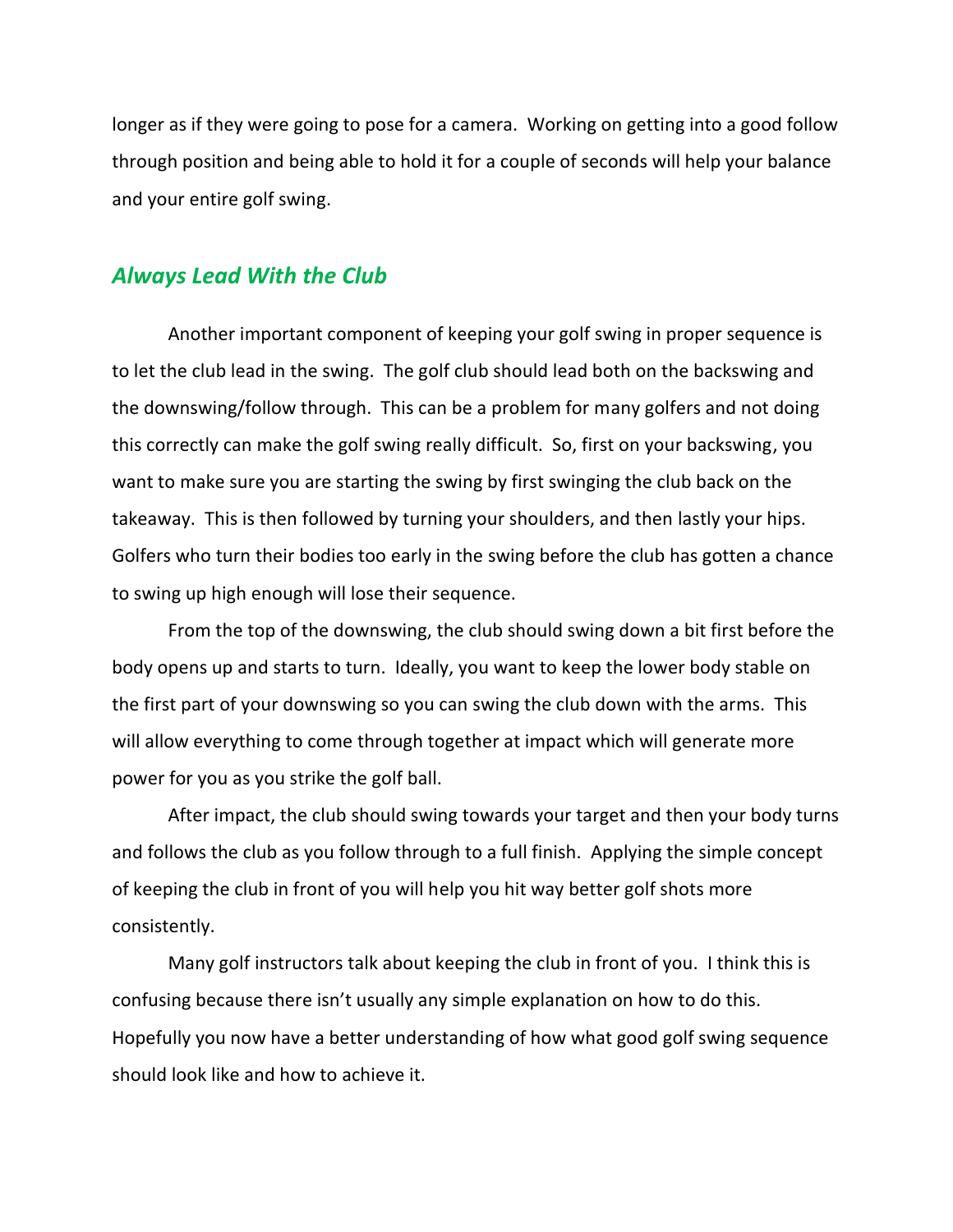#### *Getting Your Weight Shift Correct*

It's important to understand how the weight shift should work in the golf swing. Ideally, your weight shift will naturally tend to occur if you are swinging your club and responding with your body. A simple golf swing works naturally as much as possible including your weight shift.

As you swing your club back in your takeaway, your lower body should stay fairly stable. Then, as you continue your backswing your weight will start to shift to the inside part of your back or right foot. At the top of your swing your weight should be primarily on the inside part of your right foot. This is important because if your weight is on the outside part of your foot, you're moving too far laterally or your stance isn't wide enough. The stance is your stable base and you always want to keep your weight inside the frame of your feet/body.

At the start of your downswing, your lower body should stay stable as you swing the club down with your arms and maintain your wrist set or angle. Everything needs to come through impact together so this is where you want your weight to be shifting up to the golf ball (from the inside part of your right foot back to the center of your stance). You want to let your arms swing down a bit on the downswing and then everything can fire through together at impact as your weight shifts to the middle and then continues to shift to your front or left foot on your follow through.

**You want your torso or upper body to be directly in line with the golf ball at impact**. This allows you to use your arms and body together to compress the ball and send it flying farther and straighter. You need momentum to move forward on your follow through as your continue your weight shift after you hit the golf ball. The weight shift is not pieced apart into backswing, downswing, or follow through. It should be looked at as one whole complete motion connected to one whole and complete golf swing. It is simply an element of the golf swing that needs to be integrated properly for extra power and consistency.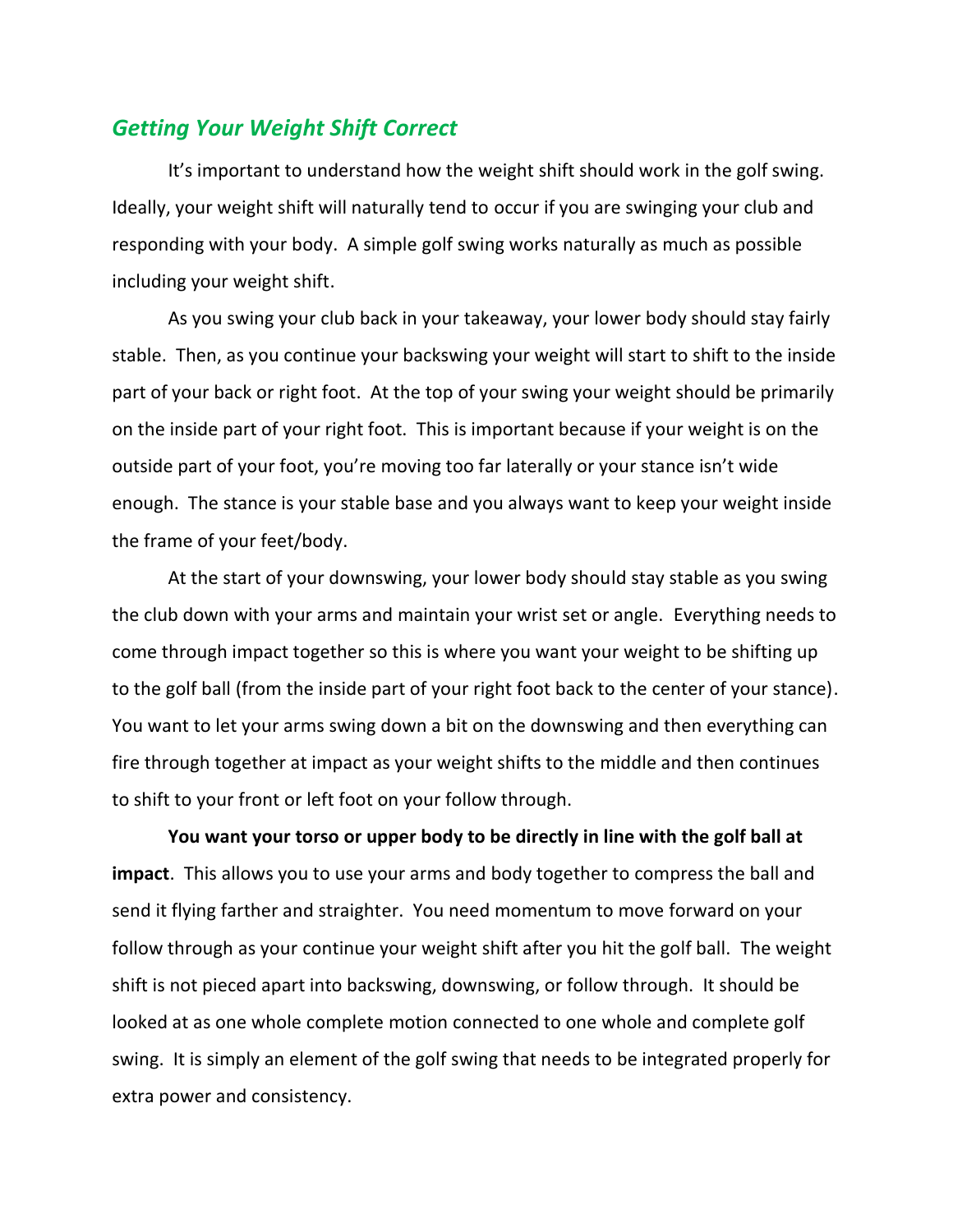The backswing is basically a swing, a turn, and a shift as you swing the club back. Keeping this in mind will allow you to get into a great position at the top of the swing and be ready to make a good downswing and follow through.

#### **Chapter 3: Maintain Your Angles and Stay Level in the Swing**

Staying level in the swing is a huge key to hitting solid golf shots. Not staying level in the swing means you are either dipping down or standing up at various points. Ideally, once you have set up with a correct setup position and have good angles, you then want to stay the same height in the entire backswing, downswing, impact position, and start of the follow through. The end of the follow through is the only time the golfer can rise up a little and come out of their angles and posture.

In the backswing, you should try to keep your right knee bent as standing up with the legs is the number one reason the golfer changes their height and raises up. Many golfers try to keep their head down to fix their problem of lifting up or coming out of their shot. Trying to force your head to stay down can cause other problems ranging from stiffness in the swing to an improper weight shift.

Notice in the picture below how this golfer maintains his knee bend during the backswing, especially with the right knee and simply turns while staying the same height. This is the same height from his setup position. The angles from the knee bend and hip bend have been maintained while the golfer swings the club and turns his body.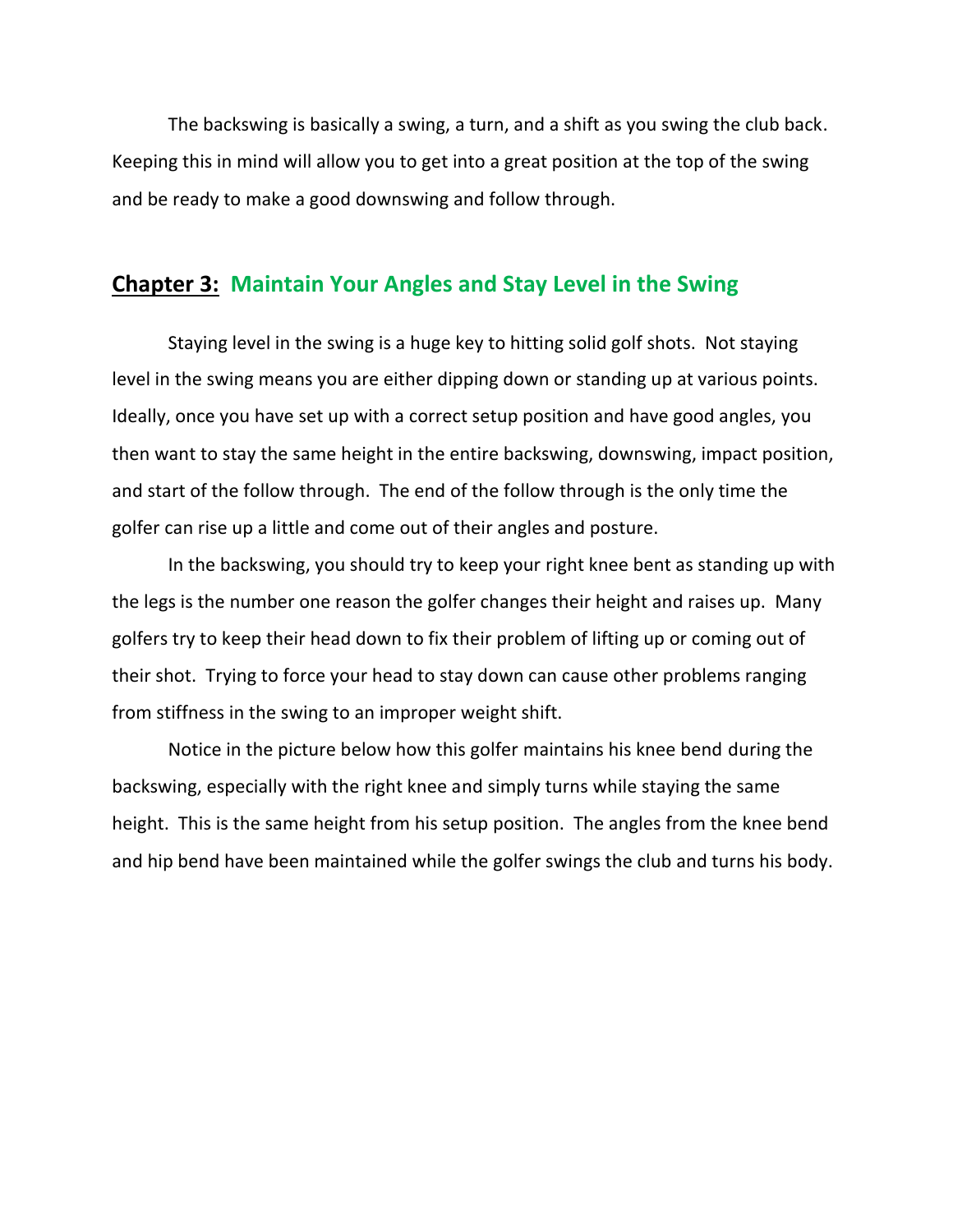

When you get to the top of your backswing you should have kept the same angles you had in your setup. Your spine angle should be the same while your right knee stays flexed. Your hips will also be bent the same amount as they were in the setup position. The head is also the same height from the setup as it will be in the top of the backswing and also at impact. Any lifting, standing up, or dipping during any part of the golf swing will make it harder to hit good golf shots.

When you are at impact, the knees should actually still be slightly bent and the spine angle will still be in the same position. Impact is almost a mirror of your setup other than your hips will be slightly open or turned towards your target. As you swing the club through just after impact you'll stay in your angles a little longer until the club has gotten about halfway up in the follow through. This is a nice place to start and come up to finish your weight transfer and complete your finish by swinging the club over your left shoulder and turning to face your target completely.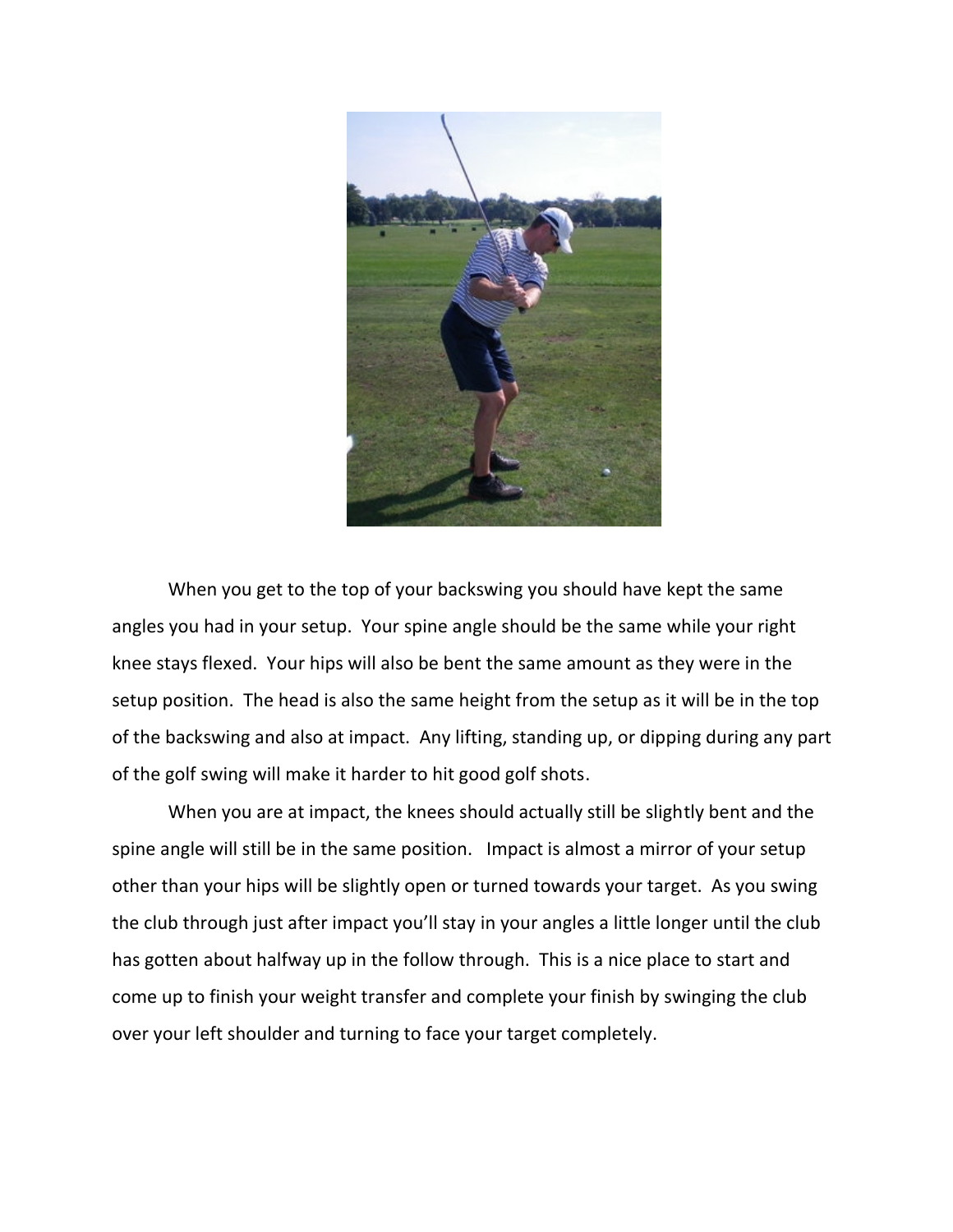## **Chapter 4: The Wrist Hinge – A Big Key for Creating Leverage and Power**

Once you have established a good setup, you are now in a position to take the club back on the correct plane. In order to generate good club head speed and leverage in your swing, you'll want to have a good wrist hinge in the first part of your swing. So the arms, hands, and shoulders will all start moving on the backswing first in a one piece takeaway. However, added to this should be a wrist hinge. In a proper wrist hinge and takeaway, the hands will stay low and the club head will come up. There should be almost a slight cup in your left wrist if you are hinging correctly. If your wrist is bowed the opposite way you probably have closed the clubface too much. Remember that in the first part of the swing, at the point where the club is parallel to the ground, the club head should be pointing straight up to the sky or just slightly turned in to the right. If the club head points in either direction too much, it is either too open or closed which will cause problems for you in your swing. The wrist hinge or set should come naturally as a result of "swinging the club" properly along the correct path or plane line.

We still want to create a wide swing arc, and it's important not to pick the club up too quickly with the hands and wrists from the start of the backswing. The wrist set is something that can be over done so this is another key where it's helpful for you to have checkpoints to monitor if you are on the right track.

Another point about the takeaway and the wrist hinge is you should feel that your hands stay close to your body going back. The head of the golf club will swing along the correct plane line while it comes up and passes the hands on the takeaway. If someone were standing behind you or you are looking in a mirror, the club head will cover up your hands at the point where the club is parallel to the ground in the backswing. From there, you will continue to hinge and the club head goes up higher than your hands. Everything then naturally swings and you'll turn to the top of your swing with the feel of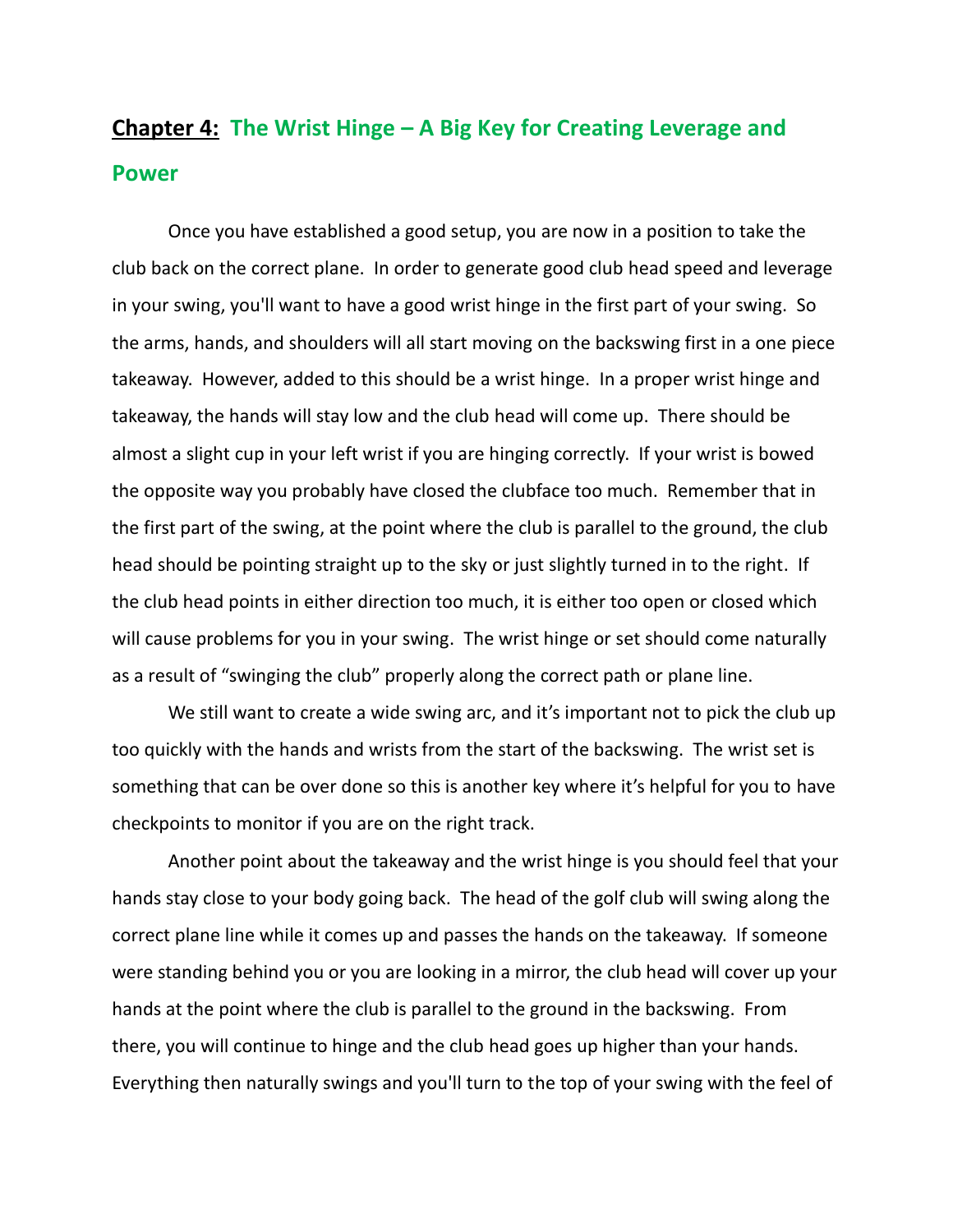swinging over your right shoulder to complete your backswing.



Notice in the above picture how there is a good angle that has formed between the forearms and the club shaft. This is the result of a good wrist hinge. You will gain extra power in your golf swing by having a strong wrist set.

Once you have a great setup and a good mental picture of how the swing works, adding a good wrist hinge will go a long way in helping you develop more club head speed which in turn will lead to more power and more distance. The wrist hinge is what gives you leverage in the golf swing. If a golfer hinges correctly, they will be able to release the club better on the downswing. Releasing the club correctly is just another way of saying your timing is good or correct. It's simply a matter of everything in your swing being in proper sequence and everything (your club head, hands, arms, and body) coming through together at impact all at the same time. The hands will be able to come into the golf ball slightly ahead of the club head at impact thus promoting a more solid hit on the ball. With a good release, you will be able to be much more consistent and hit better golf shots. It is really important to lead with the hands coming into impact but this is possible mostly because of a correct wrist hinge. The wrist hinge is what builds up the leverage in your swing and allows the hands to lead in the impact zone and the club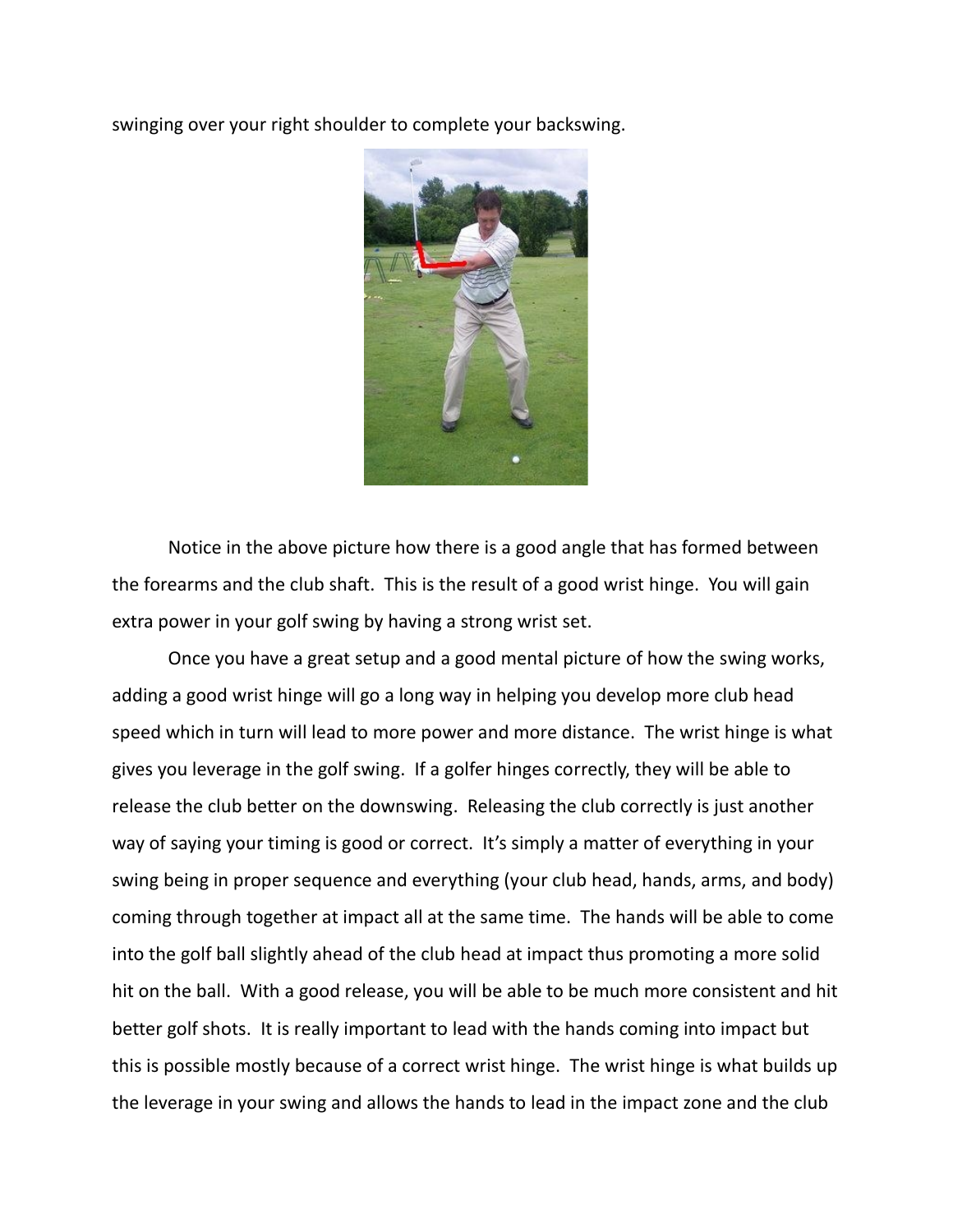is able to "zip" through the golf ball better allowing for more solid, consistent golf shots.

#### **Chapter 5: Easy Ways to Stay "On Plane"**

The swing plane is a common term used in golf instruction. Simply put, the swing plane is related to the swing path and has to do with the line the club swings on in the backswing and the downswing. Ideally, we want to see the club swing on the same plane as it start back in the backswing and as it comes down in the downswing near the impact zone. Great golfers all have perfect or near perfect swing planes at impact. When the plane gets off or there are too many planes in your golf swing, it makes golf much harder and you'll have to rely on timing and other compensations to be able to hit a good shot.

Swinging off plane can mean either swinging too upright, or vertical, or swinging the club too much around you, or laid off and too flat in the backswing. Many golf instructors focus on being what they call "on plane" during your swing. This basically means that the club will swing along the same line that it is in at the set up position. Then at impact when the club is on plane it will look just like the way it was at address. Basically in order to swing the club correctly on plane, certain things in your swing need to happen. Many golf pros will focus on segments of the golf swing instead of looking at it as one whole unit. It is helpful to think of the swing as a fluid whole unit instead of piecing it apart and making it more confusing than is necessary. I have found some helpful drills over the years that will help anyone easily learn to swing the golf club on the correct plane line. You will now be able to set yourself up for more success in your golf swing and hit better, more solid and consistent golf shots.

Before I give a couple of helpful drills for swinging on plane, I need to emphasize again that having a good setup with correct posture is critical for being able to swing on plane and minimize having to make compensations in your golf swing. So make sure you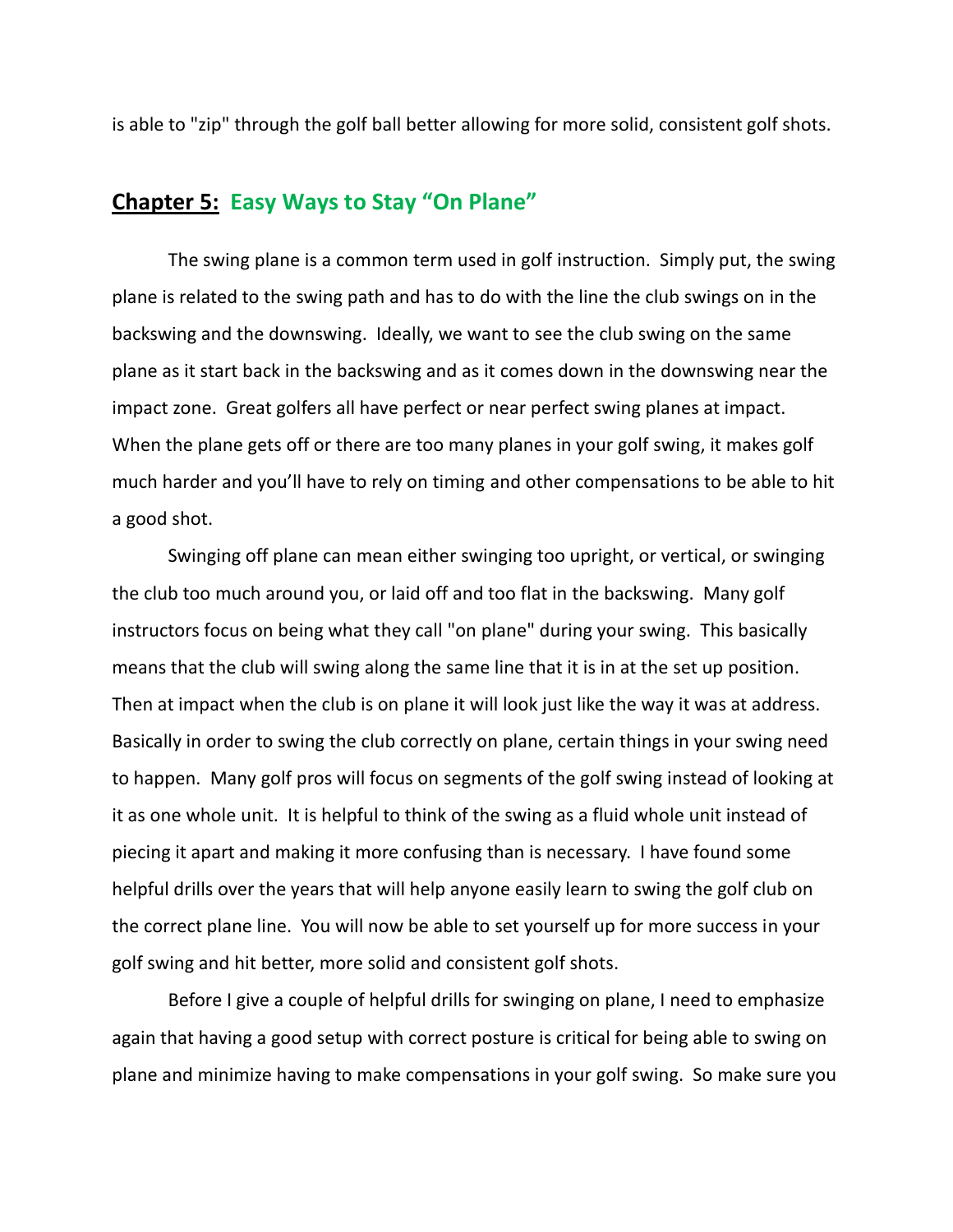are setting up to the golf ball correctly with good angles and correct alignment.

Begin your swing by taking a slow backswing and stop at the point where the golf club is parallel to the ground. If you were to look in a mirror, the club head will cover up your hands if it is on plane. If the club head is too far behind your hands, it is moving too much inside. And if the club is in front of your hands, it is outside the correct plane line. Also, at this point in the swing your club should also be pointing straight and parallel with your target line.

#### *The Left Elbow Drill*

For this drill, you will get set up to the golf ball just as if you were really going to try and hit it. Then simply make a half backswing and stop. Just swing until the club is halfway up, sort of a mini half practice swing.

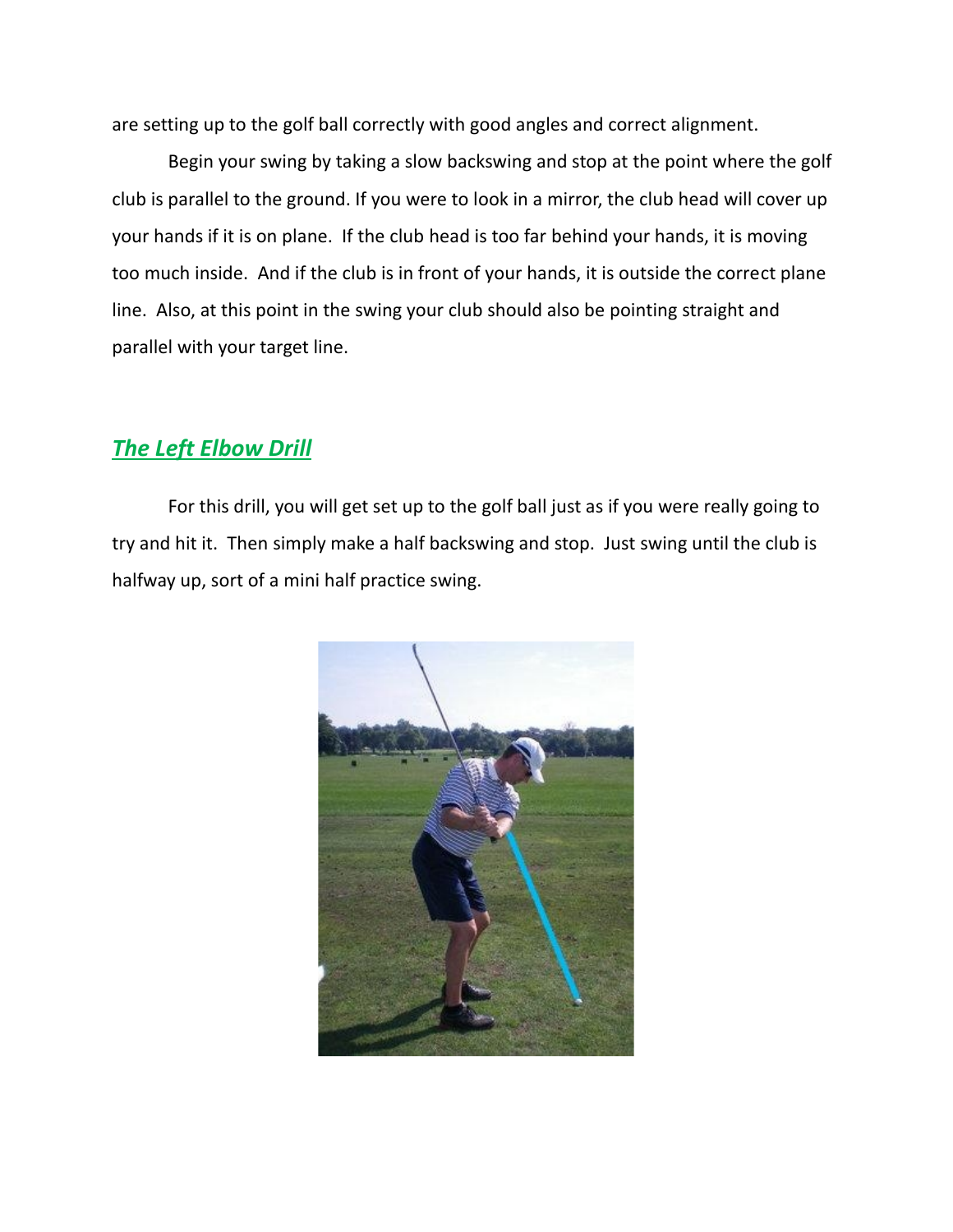Now at this halfway point, if you are on plane your left elbow should point directly at the golf ball. The picture above illustrates this concept. If you extended a line from your elbow straight down to the ball it will point right at the golf ball if your swing is on plane correctly. If your swing is too upright, your elbow will point too far in front of the ball more towards the ground by your feet. If your swing is too flat or laid off in the backswing, your elbow will point out in front of the ball. You can make these half practice swings to see if you are on plane until it becomes automatic for you.

#### *Drop the Club Over Your Shoulder at the Top of the Swing*

Another swing plane drill you can do is to make a practice swing but stop at the top of your swing. Then simply loosen your grip and allow the club to gently fall on you. If your backswing is on plane, the club will fall right on the tip of your right shoulder. If your backswing is too vertical, the club will fall too much towards your neck. And if your swing is too flat or laid off, the club would fall behind your shoulder and come down on your arm. So you can practice this drill to help check and see if your swing is correctly on plane. Soon it will start to become automatic and you'll be swinging the club on the right plane naturally.

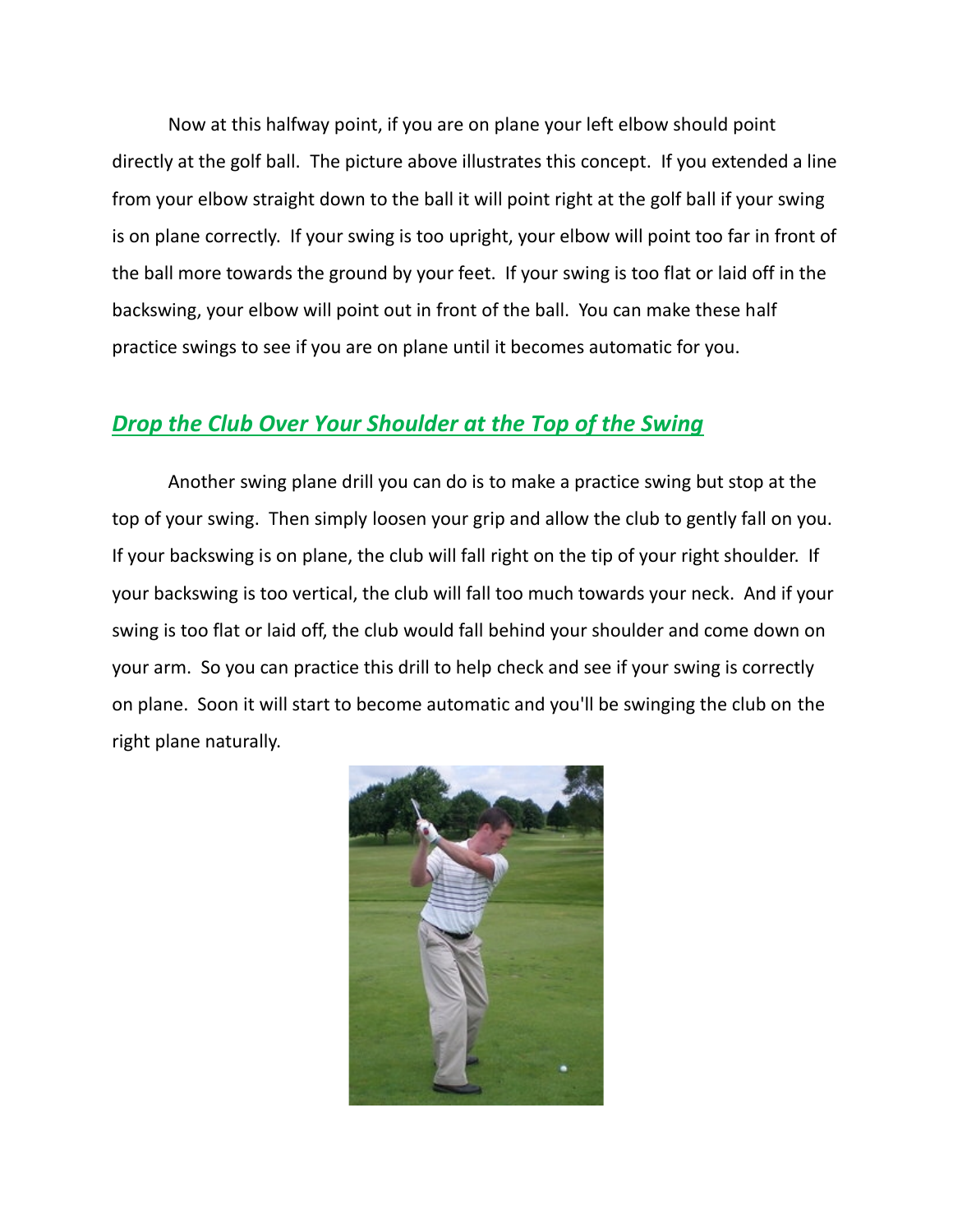The key to this drill is to have you swinging right over the tip of your right shoulder in your backswing. Swinging over your right shoulder will put your golf swing correctly on plane at the top of your backswing.

Another key at the top of backswing, is you want your club to be pointing parallel to your target line. Crossing the line or getting laid off with the club at the top are two opposite errors that can happen at the top of the swing. These errors generally result from lifting the club too much, or getting disconnected or out of sync with the arms and the body. Keeping things working together will naturally get your club on the right track.

#### *The Swing Path and Swing Arc*

Now, the golf swing path includes the golf swing plane which was just discussed. There are a couple of other points related to the swing path which will help you make a powerful and consistent golf swing. Your golf swing arc is important. You want to have the width of your swing as wide as possible just as long as you maintain your body positions and are staying balanced.

In the takeaway, it's helpful to have the feeling of dragging the club back low to the ground especially with the longer clubs where you want to generate an even wider golf swing arc. Then through impact and just after impact, the club should stay lower to the ground as well so that you maximize the chances of hitting the ball solidly on the club face. If the club comes up too quickly after impact, it will be harder to time impact when you hit the ball. It's ideal to get your club head moving through impact so it has the longest possible time to connect with the golf ball.

You always want to create good width in your swing or have a wide golf swing arc. The key to having a good swing arc is to have good extension with your arms at the takeaway, through impact, and after impact. Halfway back in your backswing, it's helpful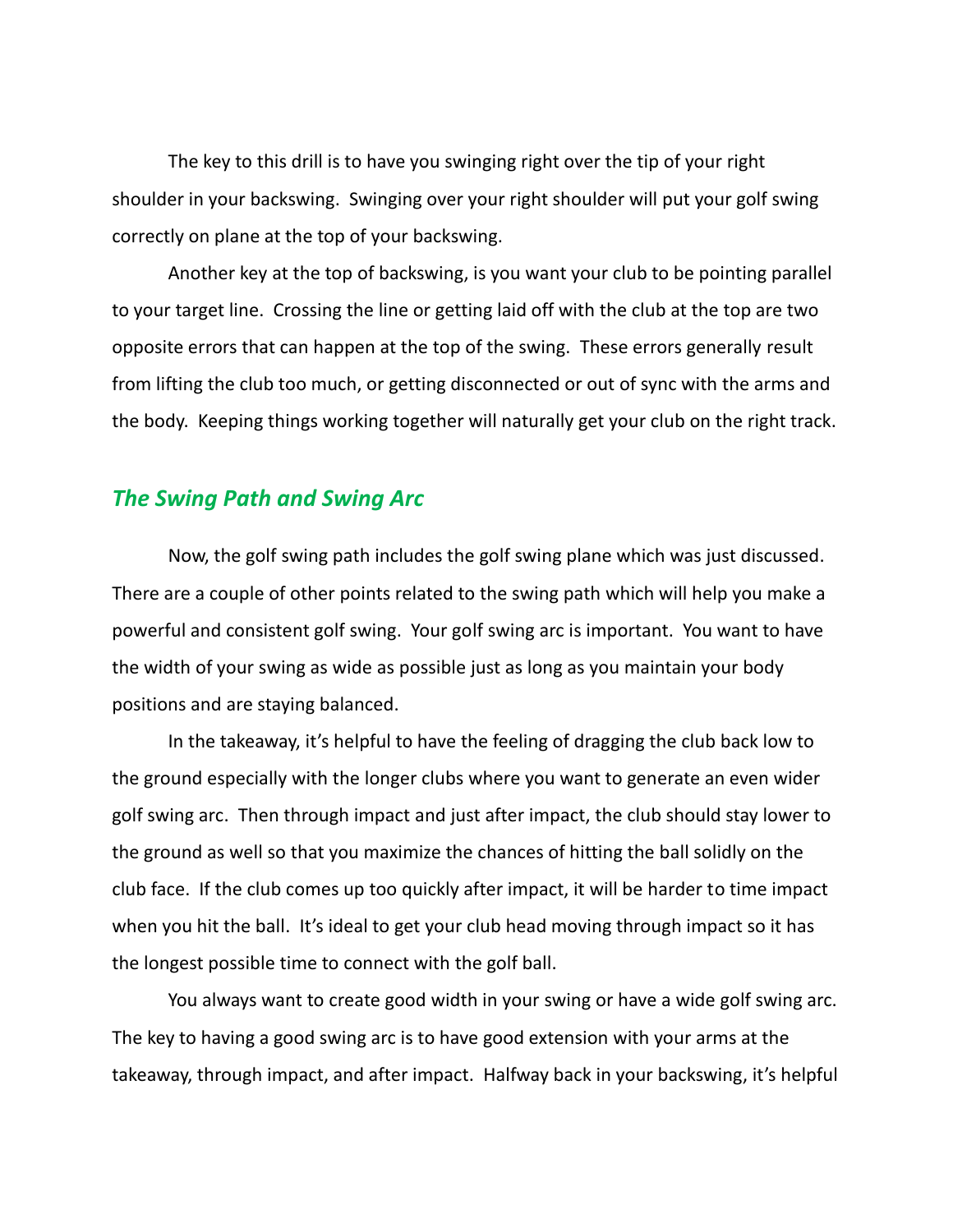to feel like your hands are far away from your chest. This keeps your swing arc wide during the backswing. At the top of the swing, your hands should be high and far away from your body but still in a comfortable position. Collapsing the arms will cause you to lose your swing arc and width. The arms should be high at the top of the backswing but only so much so that your club is swung over your right shoulder and the club points parallel with your target line at the top. If the club gets to 90 degrees at the top of the backswing, it should point parallel with your target line. If you don't get all the way back to 90 degrees and have a short backswing, that is fine and obviously the club would be pointing up slightly and not going completely parallel with the target line.

The follow through is simply a mirror of the backswing in a lot of ways and you want your hands to be in line with the middle of your chest halfway through your follow through. You also want to have good extension and continue your wide golf swing arc just after impact and into the follow through. By focusing on swinging your club over your left shoulder to complete your follow through, the club will tend to automatically stay on a better swing path without having to think about it too much.

It's important to create extension and width in your golf swing but make sure you keep your body angles and body position the same and balanced. If your body moves too far right on the backswing where your weight is rolling outside your right foot, you are probably swaying or moving too far laterally. Maintaining your spine angle is necessary to hit good golf shots consistently, so don't let your upper body move out of position as it will be harder to have to compensate and adjust for the extra movement. It's amazing how far you can really hit the golf ball by staying more controlled with your swing. Extra movement does not equal extra power and if anything, it becomes a lot harder to control the golf ball and hit solid, straight golf shots. Remember the backswing is a swing, a turn, and a shift. This is a general view but it's helpful to know your checkpoints and how the body and arms work in the swing to produce the best results.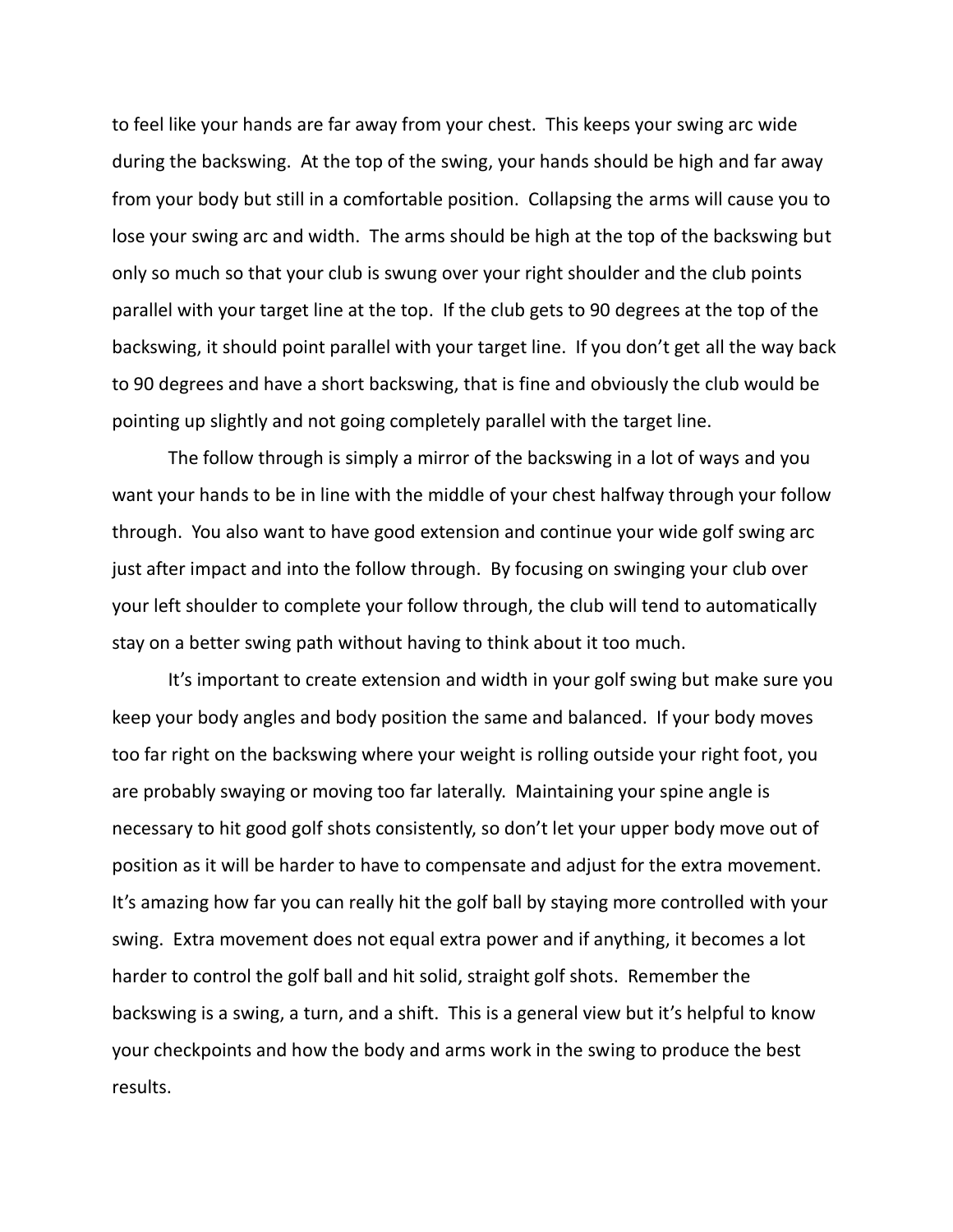#### **Chapter 6: Keys for Perfect Impact**

Getting everything to come together at impact properly is a big key to hitting great golf shots. Getting the club and your body coming together properly at impact is one of the main things I teach golfers who are mostly at the beginner or intermediate level, but the advanced player can still benefit from this concept. Golfers of all levels can benefit from this concept if they have been struggling with their sequence in their golf swing. Once you are making a good backswing and a good downswing with a proper weight shift along with swinging the club on plane, you need to get your timing on track and blend all this together. Try to focus on getting the club and your body back to the impact position to the similar position you were in at address.

When you set up to the ball, you should have some angles from bending your knees and bending from the hips. So you want to come through the golf ball at impact in a position that maintains those same angles. Your lower body will start to open up a little bit, but at impact you should make sure your head stays down and your shoulders stay square to the target line of your shot. Your hips will actually open before the shoulders do if you are in the proper impact position and swing sequence. In the correct impact position, your hands will lead the club head slightly allowing for a more solid hit of the golf ball. Having the hands leading the club head will allow for more consistency in your golf shots. So remember to try and get your club head, upper body, lower body, arms, shoulders, head, and hands all coming through the golf ball at impact together at the same time for maximum results.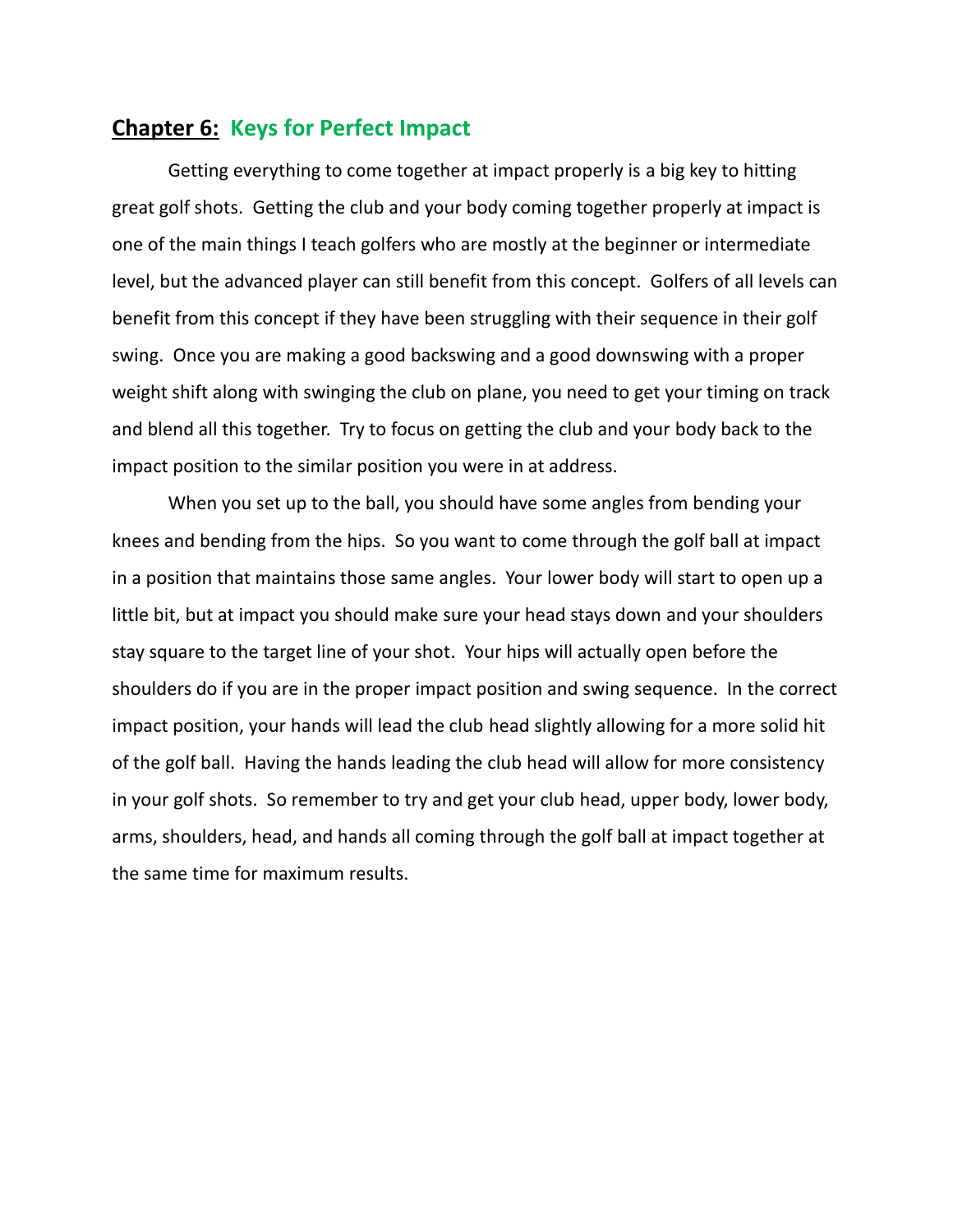

Looking at the picture above you can see how this pro's swing is very compact. Everything came through impact together (arms, body, clubface, etc.). Because of this the golfer was able to compress the ball with the clubface. Also, at impact the hands should lead slightly. This means they should be ahead of the golf ball and this is especially important with your iron shots. The upper body should be in line with the golf ball at impact and the shoulders should be square or parallel with the target line. Most golfers who slice will have their shoulders open at impact. The hips will be slightly open in a good impact position but this is generally not something that you need to consciously think about. The hip rotation will happen automatically if everything is working together and you are moving forward through impact and shifting your weight to your front foot.

When the shoulders stay square at impact, the club can swing down the line towards your target and then you can turn and follow the club as you complete your follow through. Maintaining your body angles from the setup position is another important key at impact. Standing up with the legs or coming out of your shot will cause problems. Staying in your shot longer just means keeping or maintaining your angles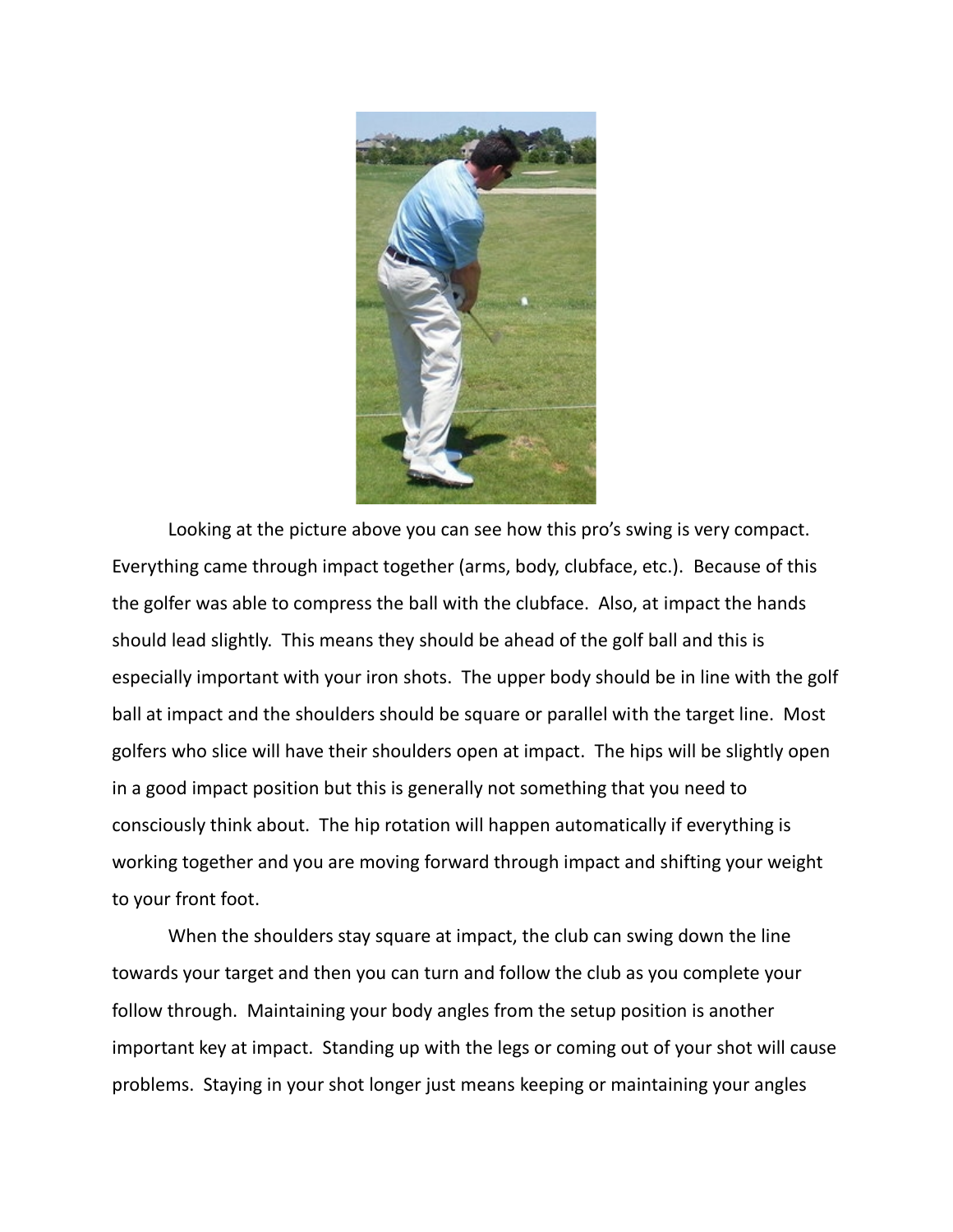from the setup including your spine angle, hip bend, along with a slight knee bend.

One more key point at impact is you want your hands to lead slightly so they are ahead of the golf ball at the point of contact. This is especially true with your irons shots because you are hitting down slightly on the golf ball and allowing the loft of the club to make the ball go up in the air. You're able to compress the golf ball better by leading with the hands. With the driver or fairway woods swing, it's a little more of a sweeping motion so this isn't as important. However, you never want to have your club head coming up to the golf ball before your hands as this would be caused from an early release or too much hand and wrist activity in the downswing or near the impact zone.

#### *The Myth of Trying to Keep Your Head Down*

Here is a common myth or common error that comes up when people try to teach the golf swing. One of the most, if not the most common cliché golf swing tips is to "keep your head down". This is generally related to impact when the golfer is trying to hit the ball. They tend to come out of their posture or come out of the shot. Trying to force your head to stay down will do nothing but create tension and cut off any smoothness or good tempo which is necessary to hit the ball well. Instead of trying to keep their head down, the golfer should focus on staying in their angles through impact, and particular keeping their knees slightly bent. The head comes up because the knees and legs have straightened.

#### *Common Faults at Impact Include:*

#### **\* Standing Up Or Coming Out Of Your Shot.**

So many times I see golfers stand up through impact and come out of their shots. Their body is already done with the golf shot but their arms have lagged way behind. This is a very common error that many amateur golfers make. I believe this goes back to realizing that the hips only turn 45 degrees in the backswing but the shoulders turn 90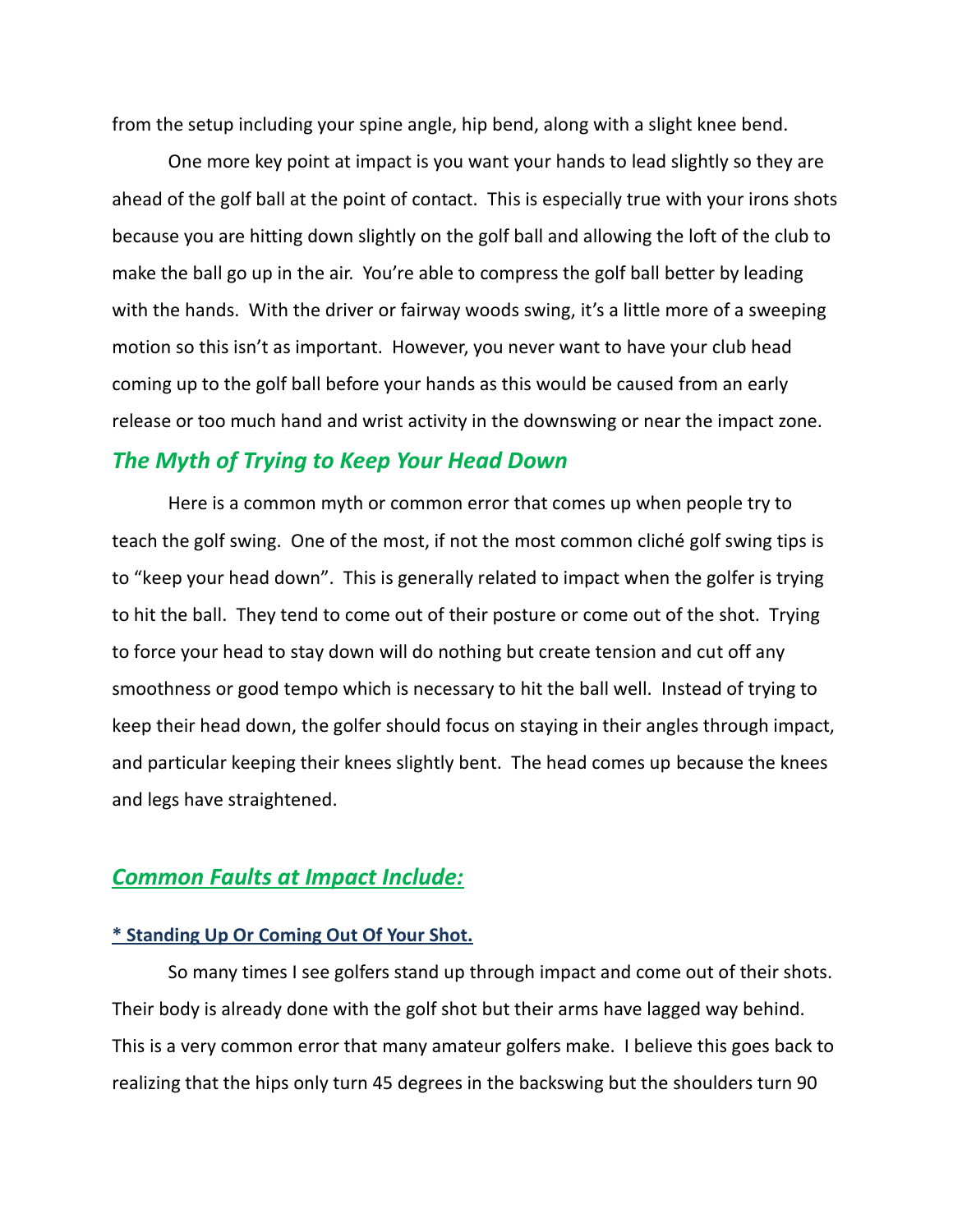degrees. When you get to the top of your swing and begin to start your downswing, you need to coordinate the turning elements correctly. What I mean by this is that your lower body needs to stay stable and not move much at all during the beginning of the downswing. You need to be able to swing the club down with your arms before you open up your lower body. Once you have initiated a correct downswing, everything will be able to turn together through the golf ball properly at impact. If you are in proper position your head will stay down while your club head is coming through the ball. You'll be in similar angles to the ones you were in at the setup position. The impact and the setup position will mirror each other. The only difference is your hips may be slightly more open at impact. And the hands will be slightly in front of the golf ball at impact. But your head should be in the same place along with the club head. You do NOT want the club head coming up to the golf ball before your hands. If this is happening, you are releasing the golf club too early in your swing and are probably not hitting consistent golf shots. In order to release the club better, you need to hinge your wrists in the backswing. This creates leverage and you will then be able to come into the ball with your hands ahead at impact. If you aren't hinging the club it will be much more difficult to release the club with correct timing at impact.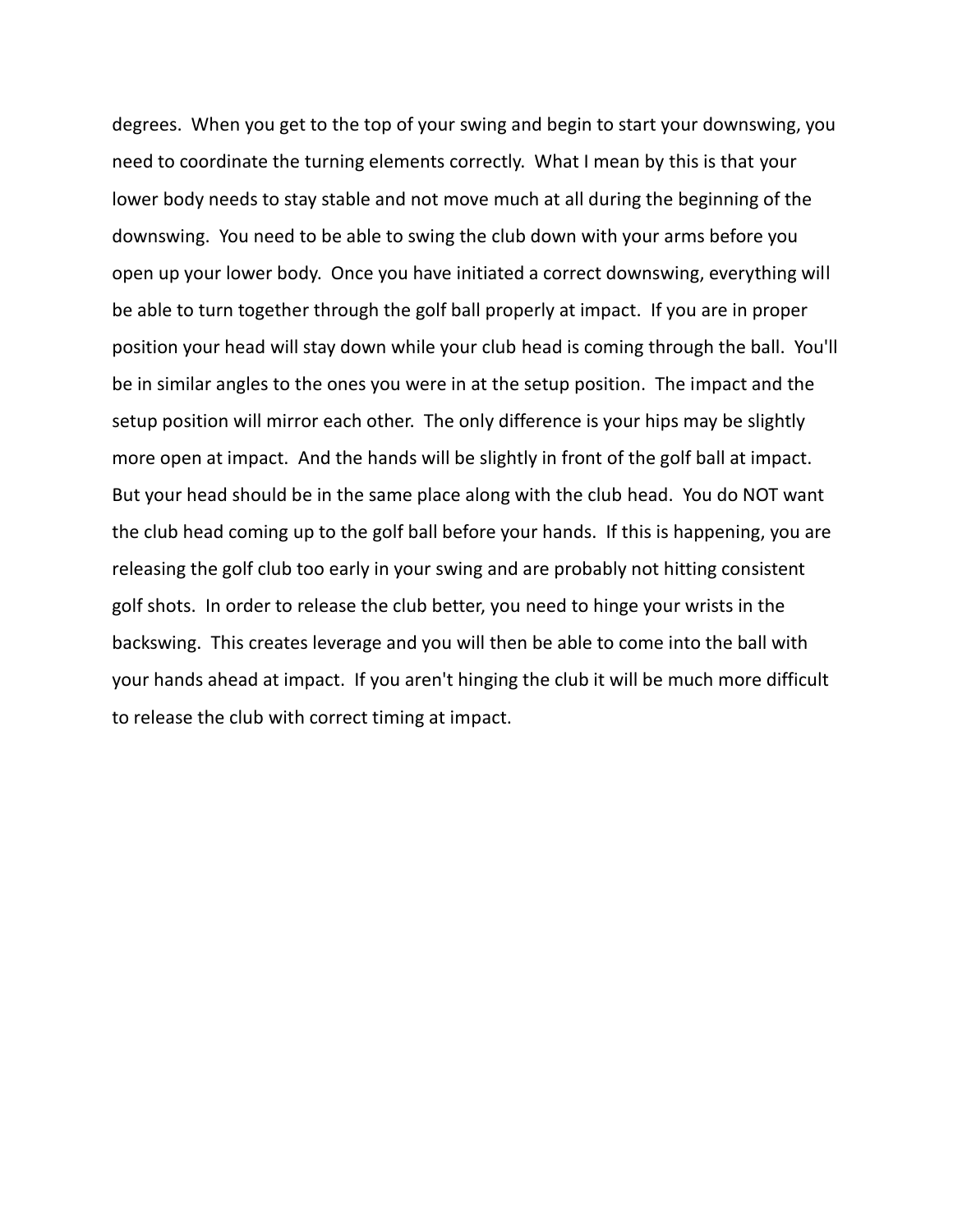## **Chapter 7: Just Swing at the Ball - Working on Feeling a Good Swing As Opposed to Getting Too Technical**

I was a student of the some very highly ranked Golf Academies for several years when I was younger. I loved these systems when I started learning and using them but I found that these approaches could only take me so far if I wanted to reach my full potential as a golfer. Their approaches were very technically oriented. They would put you on video and draw all kinds of lines on the computer screen, creating angles in your setup and your swing, basically breaking down and separating every part of your golf swing into what seemed like a million different pieces. They broke your swing down into so many different parts and I felt like I had to practice almost all the time to be able to maintain any type of consistency in my golf swing. I became a mechanical machine.

Beating balls on the range for hours a day was the only way I could still play golf respectably while using this system of instruction. So eventually I became frustrated and started looking for another way to break through to the next level. I began to lose distance with my swing, I was basically trying to steer the golf ball more and more. I believe this happened because of focusing too much on the technicalities of my golf swing and my swing became less fluid, natural, and athletic. While I became more frustrated with this overly technical approach, I went to seek out some other highly ranked teaching pros to try and see if they could help me with another approach.

I did find a couple of golf instructors who taught the golf swing more related to feel and were less technically oriented. Getting these fresh perspectives on the golf swing helped me learn to "swing the club" more and eliminate common faults such as trying to steer the golf swing. An overly technical approach to teaching the golf swing can keep you from making a smooth and fluid swing. It was helpful to learn golf from a technical background but also be exposed to feel oriented swing methods. Blending these two approaches really helped me learn how to help other golfers with their swings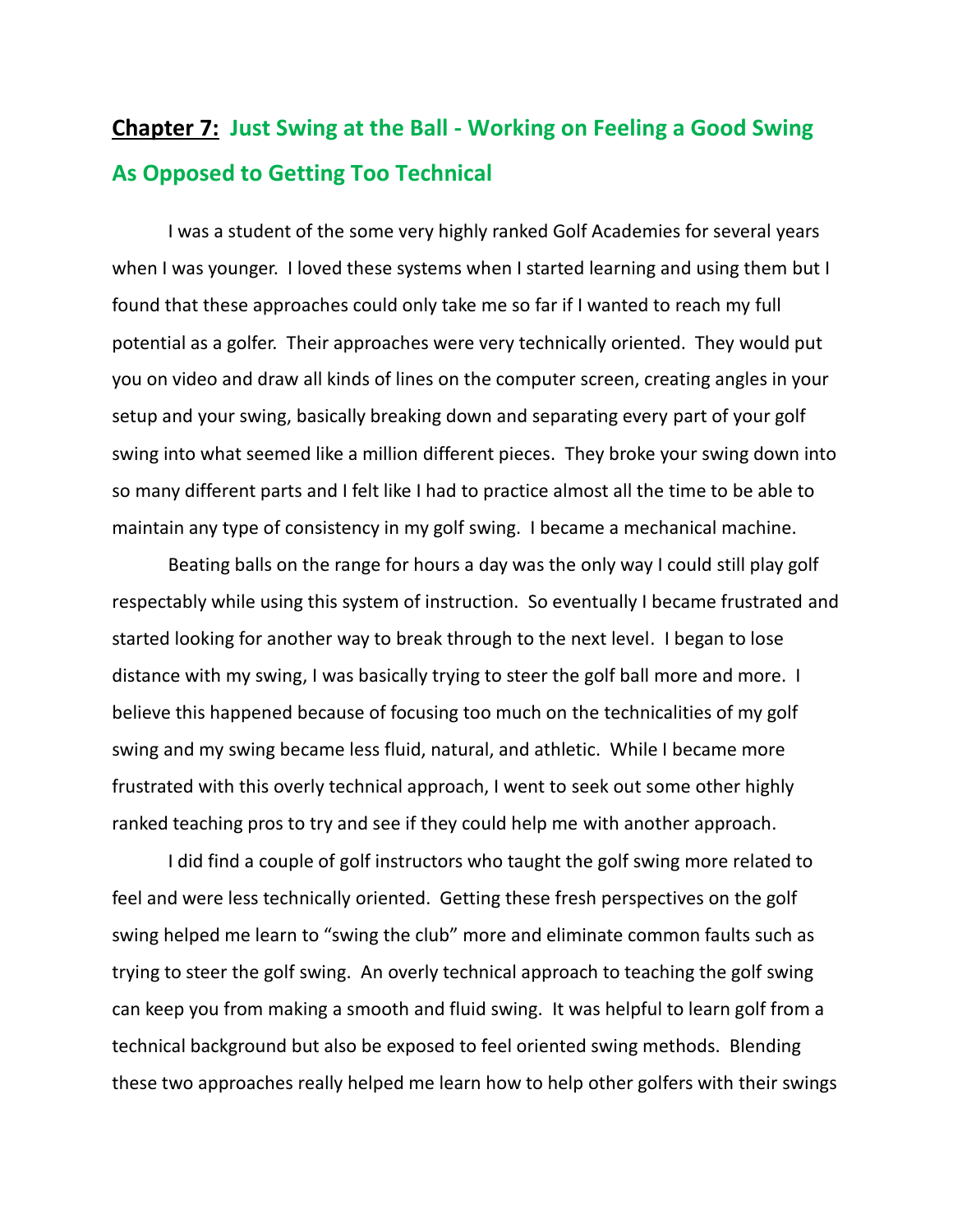and get better at a much faster rate than they would otherwise.

One key concept I learned and I teach is on your downswing especially, it is very important to "swing" the club more. Swinging the club better in the downswing allows your arms to catch up with your body so that everything comes through together at impact. A common swing fault for many golfers occurs when the body outraces the arms in the downswing. This means the arms are stuck behind the body, and it's very difficult from this position to hit the golf ball well consistently. When you swing correctly and have your arms and body synced up at impact, you're much more likely to hit solid golf shots.

This next swing thought is to help you keep the club on plane naturally with less analytical thought. Once you have the correct setup fundamentals and are hinging your wrists correctly, you now want to be able to swing freely the rest of the backswing and through the downswing. Once my student gets the first part of the swing down, the next step is just to feel like they swing over their right shoulder in the backswing. And then everything comes down and through at impact and the club continues to swing over the left shoulder on the follow through. This is a way to get you swinging your golf club more on the correct plane. It works well for golfers of all ability levels. The idea is to get you thinking less about the mechanical pieces of your swing and just get you swinging the club better. This drill or mindset will help eliminate many unnecessary problems in your swing. For more success on the practice range try thinking about swinging over your right shoulder in your backswing and then back over your left shoulder in the follow through and you should see some good results.

One last thought on the follow through: Make sure to face the target on your follow through. This will help you hit the ball straighter because the golf ball will tend to go the direction your body is facing. If you fall back on your shots, you will notice that your body faces towards the right after you've hit your shot. If you overturn on the downswing, and turn too much you'll be facing too much to the left. Good balance is a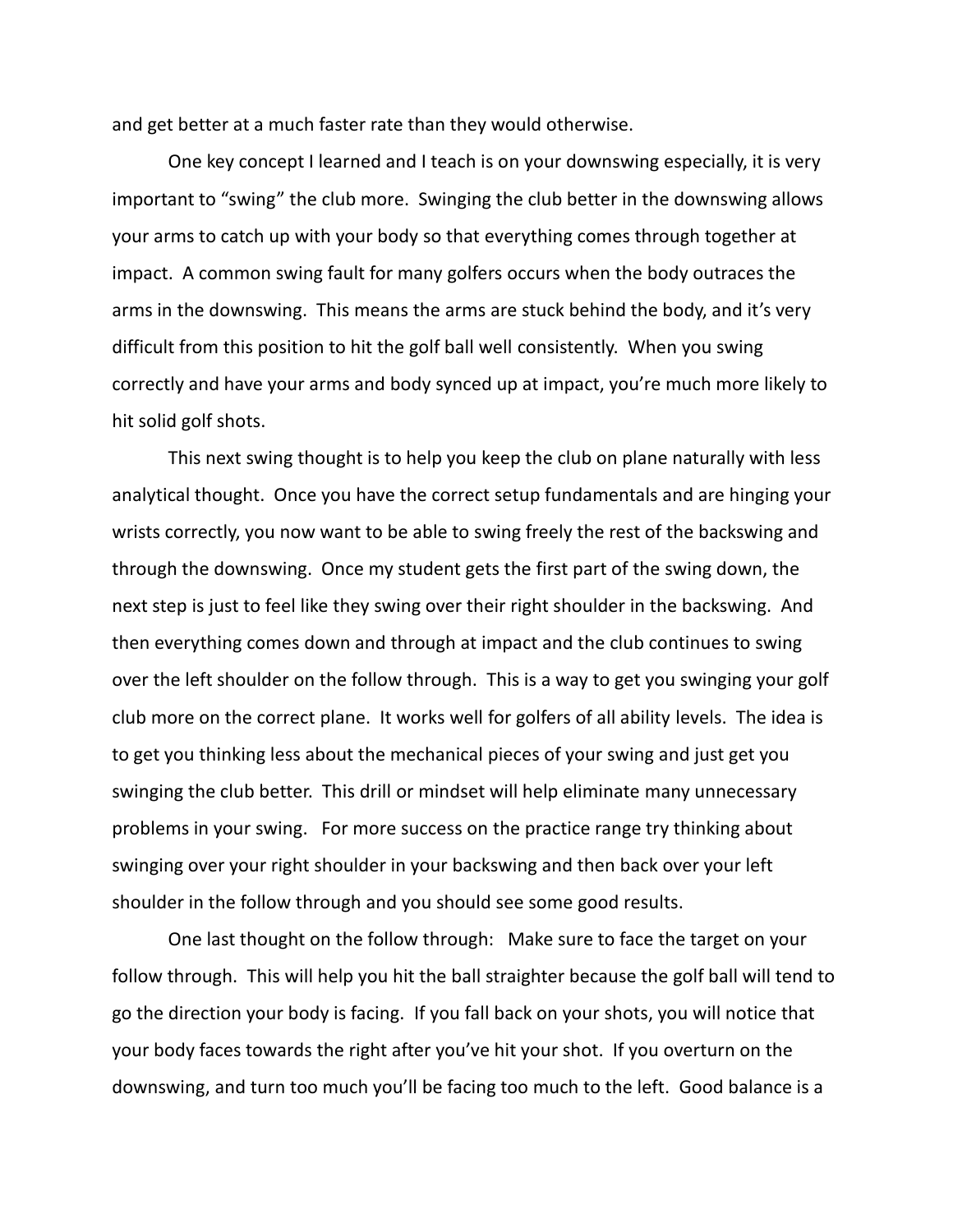big key. You should never feel like you are off balance or falling over in any part of your golf swing. Maintain a stable base to swing and turn around and stay in control. The parts of the golf swing are simple and the more effortless your swing feels, the better you should be hitting your shots.

It's important to work on technique to a certain degree. You definitely don't want to neglect your setup fundamentals or key checkpoints related to the swing plane or swing sequence. However, if you are spending hours thinking or worrying about what your left wrist is doing in a certain part of your swing you are getting too technical.

Here is one more point related to the concept of "swinging the club". It's important to make sure you are swinging the club as opposed to trying to lift, steer, or guide the club too much. These problems can come from too much tension or grip pressure, or getting out of sequence with the arms and the body. Trying to generate the "swinging" feeling will help your club automatically tend to stay on a good swing path and swing plane so this is a helpful concept to work on.

#### *Let The Club Do The Work*

This concept applies more to the irons because of the loft of the club. Many times I see amateur golfers trying to help the ball up in the air. They may try and scoop the ball or have too much wrist action. When you are making a good swing with an iron or a wedge, *simply focus on hitting down on the ball and allow the loft of the club to make the ball go up in the air.* The irons are designed to dig into the ground with a downward swing. So just focus on hitting down on your shots and allow the loft of the club head to make the ball go up in the air. Remember no scooping or chili dipping allowed.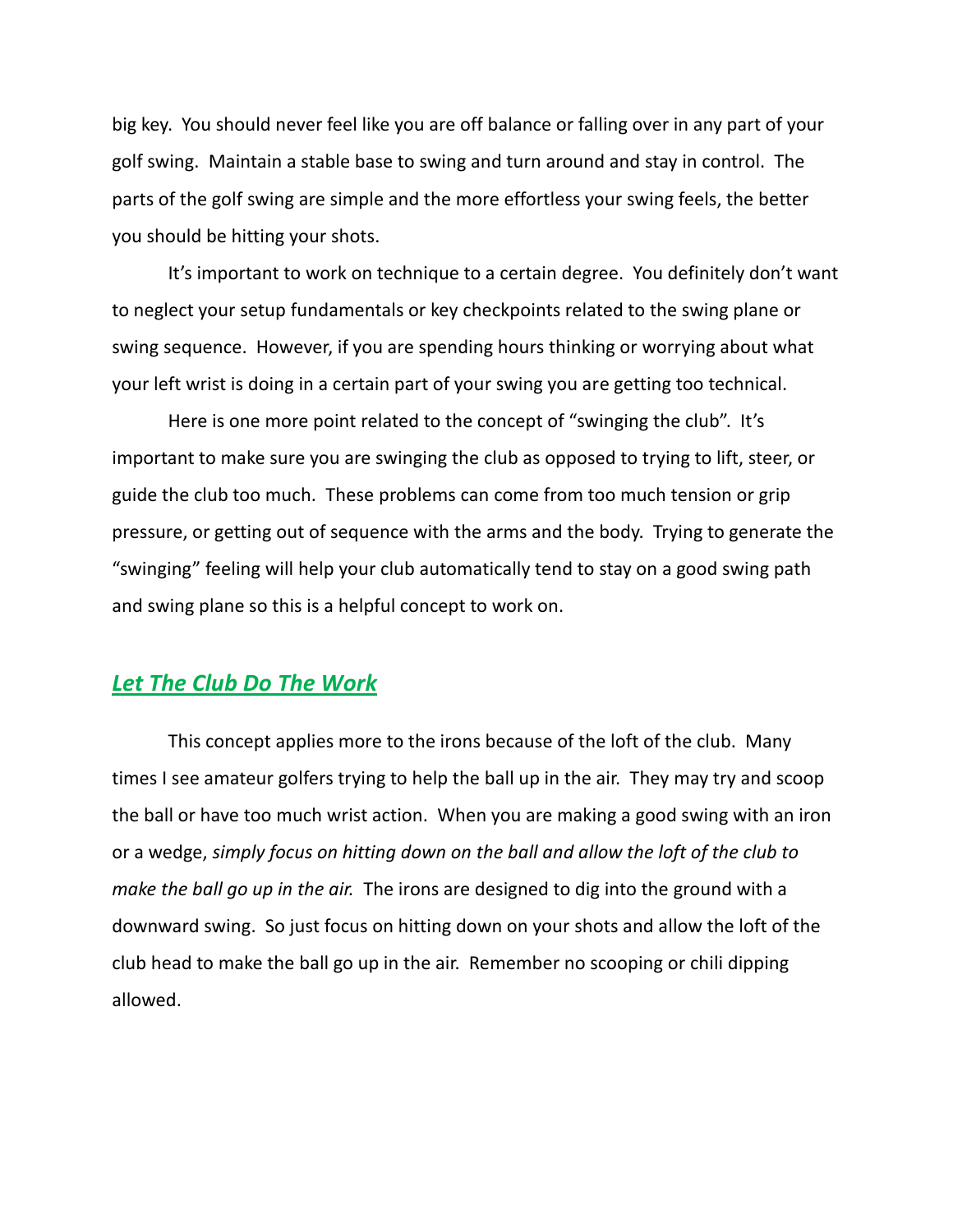#### **Chapter 8: Understanding That Golf is a Balance**

To play golf well and keep your swing in gear, it's helpful to understand the balance necessary for swinging the club well on a consistent basis. I find what happens to many golfers who take lessons is they work on a particular area or swing fault they are having. Let's say for example, a golfer's swing plane is too steep or too vertical. Any certified teaching pro could probably spot this and the majority of instructors would give the player suggestions for how to get their swing plane flatter. To do this, it is helpful to think about swinging the golf club more around the body on the backswing like a baseball swing. This would get the club swinging more around your body.

Here is the issue that will come up very often in a case like this: The golfer will do what the instructor says and very diligently work on what needs to get better. They keep trying to get their swing plane flatter by doing the drills and using the suggestions the instructor gave them. Well after a few days, a couple weeks, or however long it takes, the golfer will overdo the correction they were working on so now they are actually too flat or laid off with their swing plane. Their pro/instructor told them to swing the club around their body and try and feel this. They continually try and do this with no way to know when they should stop. The opposite swing fault or problem will likely end up developing. So the swing that was too steep to begin with is now too flat and the golfer in not aware of how to maintain a nice balance for a correct swing plane. The lesson here is: **You must have checkpoints in your golf swing.** You don't have to have too many but there must be several important key points of the swing that you know exactly where you are supposed to be with your club. If you deviate from the checkpoint in one direction or another, you want to be able to know what the issue is and how to get things back in balance.

If a golfer comes to me with a similar situation as in the case of the steep or vertical swing plane; I show them what the problem is, what the solution will be for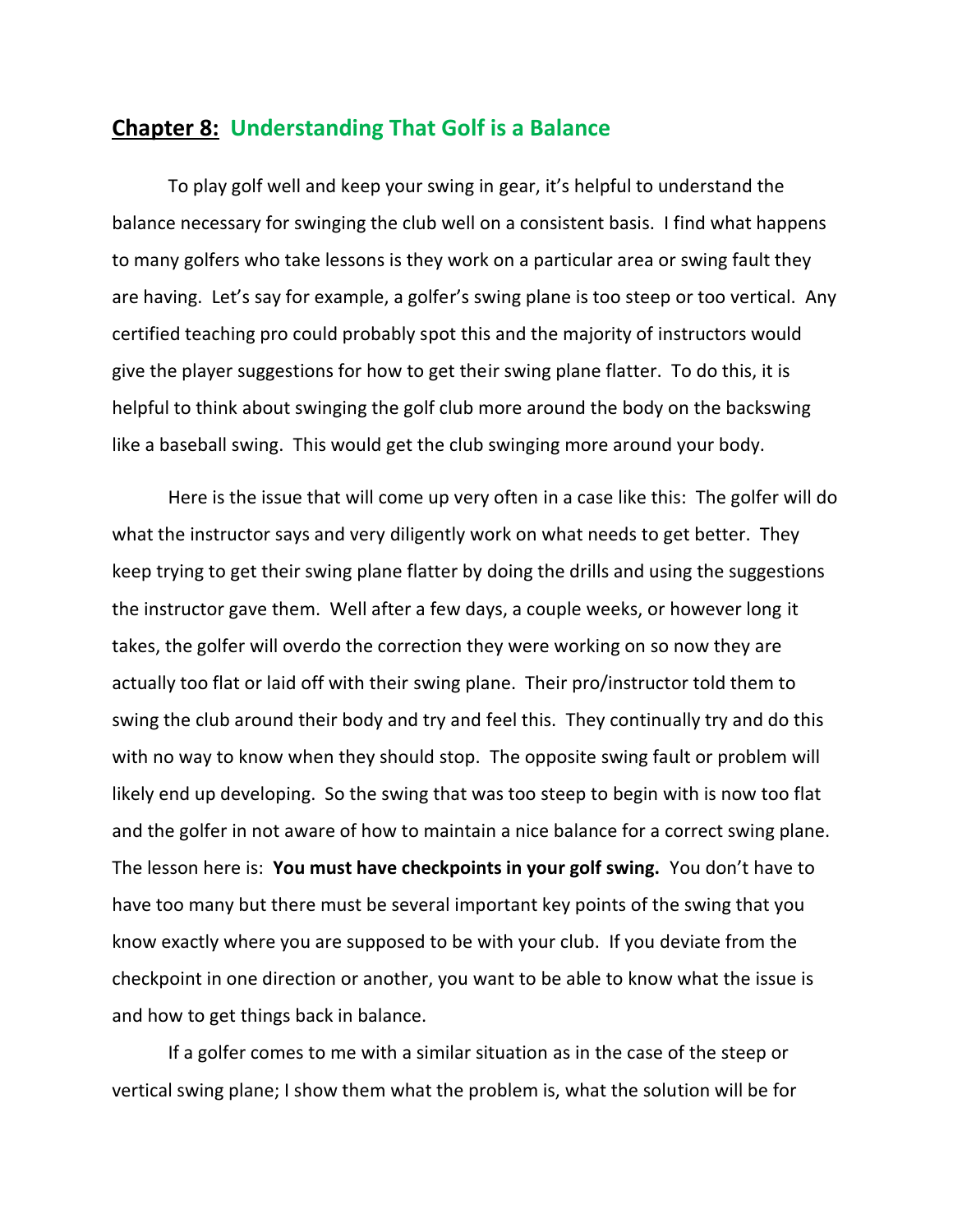them, and most importantly how to maintain a nice balance with the swing component or issue we are working on. In the above swing plane example, I would take the golfer whose swing is too steep and show them drills or ways they could get their swing plane flatter. Then I would explain the proper position of the swing plane at the top of the swing. If the club is on plane, it should be right over your right shoulder. I like to get golfer's swing over the tip of the shoulder because this is a checkpoint for a good position at the top.

**The best way to make sure your swing is in balance is to understand the key checkpoints in the golf swing.** Swing faults and errant shot patterns tend to go in opposite directions. If you are hitting the ball to the right and you work on fixing this, eventually you may end up hitting the ball too far left. Obviously, trading one error for the opposite error or problem simply doesn't do much good. Getting things working in balance is a huge key to playing great golf and being consistent. You must be able to understand your swing so you can be in control of it. It's not that hard, and once you get the hang of it you should feel more confident about your golf game.

Here is another example of overdoing a swing problem in the other direction which could occur from a variety of issues. Let's say a golfer has an issue where they don't shift their weight much at all on their backswing. This causes problems because you can get jammed up at impact and won't be able to generate much power through the ball. Trying to get you to shift your weight would be helpful but if you work on shifting your weight long enough, you can overdo this and be shifting too much. The checkpoint or key to a proper weight shift is on your backswing to get your weight shifted to the inside part of your back or right foot. Keeping your right knee flexed at the top of the backswing will help you keep your weight correctly on the inside part of your right or back foot. Moving the body outside the right foot means you have shifted too much and there may be some incorrect lateral motion going on there. Not shifting the weight enough is a problem. Shifting it too much is also a problem. Here is a good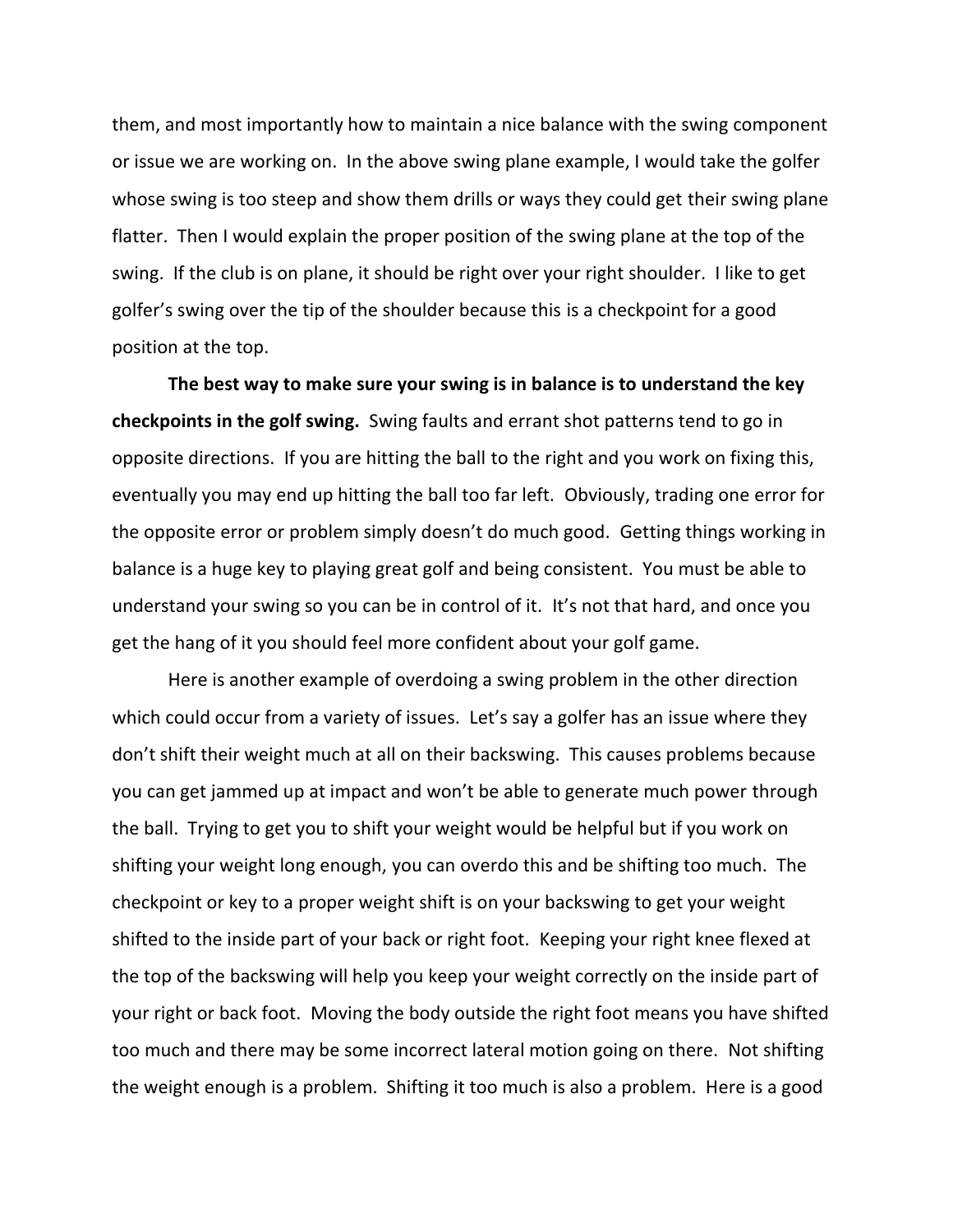example of finding a nice balance to improve your swing and hit better golf shots.

Eventually, any golfer will overdo a swing correction if they continuously try and work on it if they do not know where the balance is. With the proper checkpoint or balance, the golfer can then move to another swing thought or take their focus off their previous swing issue so it can work itself in more naturally and effortlessly in the swing. This is how you get things accomplished, build a golf swing that works, and achieve real results.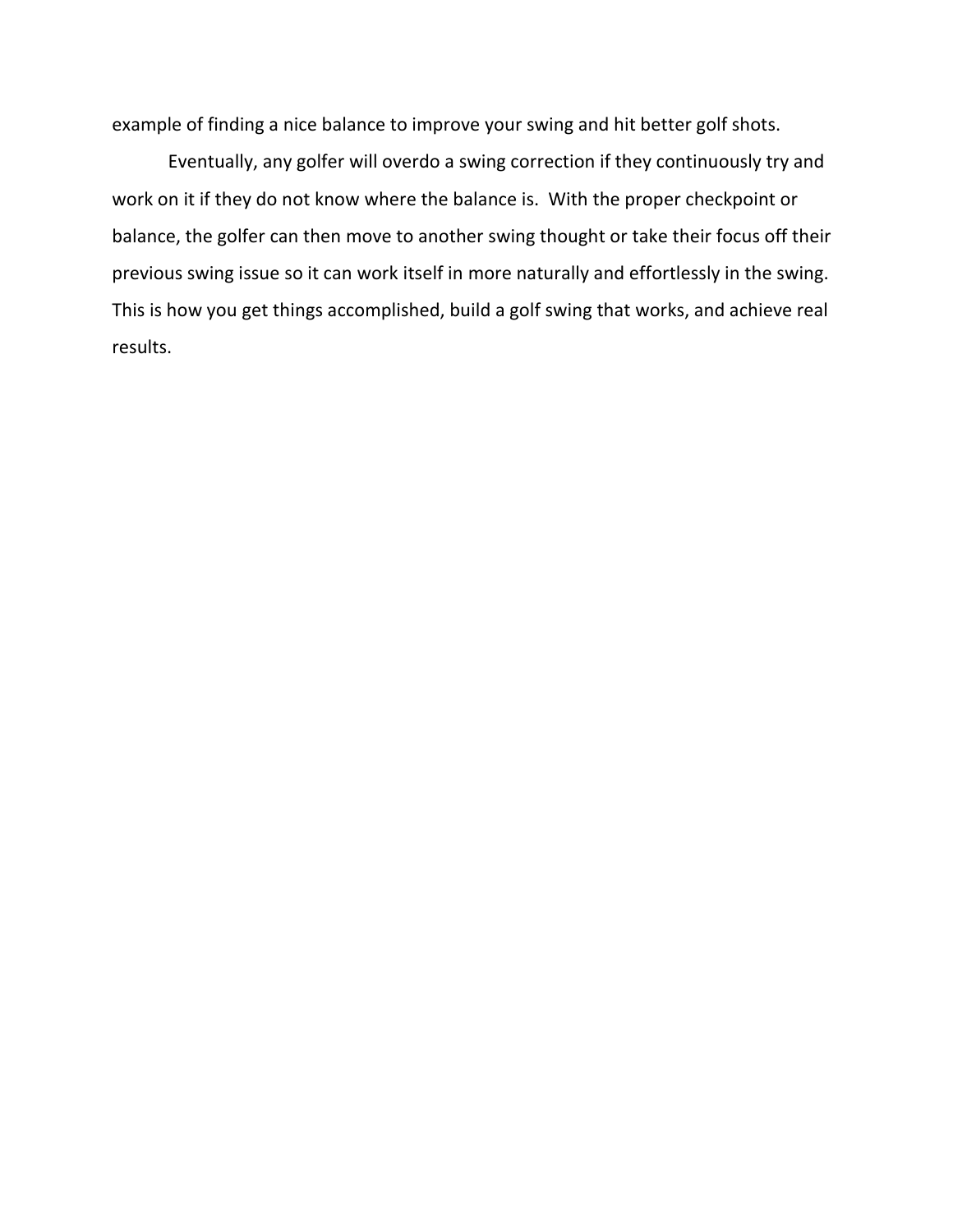#### **Chapter 9: Checkpoints for a Great Golf Swing**

This chapter is a review of some of the most important keys in the golf swing I teach. The golf swing can seem complicated if you are learning it in a complicated way. My teaching method gets as straight to the point as possible. Knowing a handful of keys on what you need to be doing with your golf swing to produce good shots consistently is your key to success. Then, it's simple a matter of applying the principles and monitoring your keys from time to time.

Obviously, the grip and setup are very important because they promote swinging the club on the correct swing path. Once the setup is correct, you then want to have your club on a good swing plane on the backswing and on the downswing. Also, shifting your weight correctly and coordinately the turning elements will produce good sequence and straighter, longer golf shots.

Impact is a big key. At impact, you want to make sure your upper body is in line with the golf ball, not ahead of it or behind it. This will help you hit the ball with solid contact. You want everything coming through impact together and when your upper body or torso is in line with the golf ball, you'll tend to be more connected and transfer more power through the golf ball. Also, the shoulders need to be square to your target line at impact. Having the upper body or shoulders open at impact is a weak position and it is very difficult to hit the ball well like this. After impact, we want the club to lead as it starts to swing towards your target and then your body can turn and follow the club as you complete your follow through which is another reason it is helpful to have the shoulders square at impact.

Staying level in the golf swing is another important concept I teach my students. This comes from maintaining your good angles from the setup position as you swing and turn. You spine angle, hip bend, and right knee bend should all stay the same at the top of your backswing. Through impact, you are also the same height as you were in the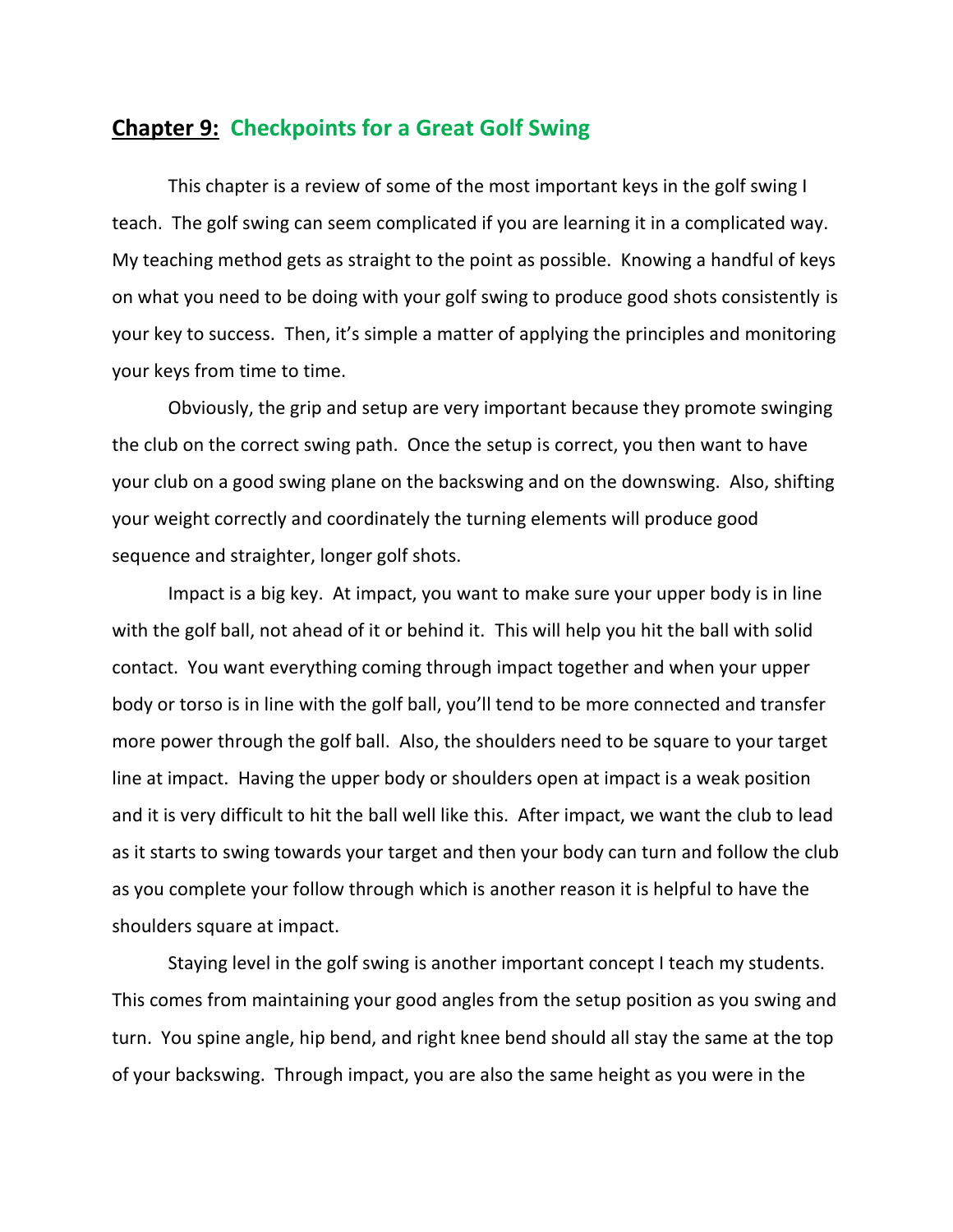setup position and at the top of the swing. There is no dipping down or standing up going on as this is an error that makes it harder to hit solid golf shots. At impact, the hips will be slightly open but the shoulders should be square. This usually happens naturally if you are swinging the club correctly. Trying to worry about your hip turn can turn into too much of a technical thought and make it harder to get the whole swing working together as a complete motion. Impact is a mirror of the setup in a lot of ways because you should be the same height and have your shoulders square with your upper body facing the golf ball.

Checkpoints related to the swing plane are helpful for hitting straighter golf shots and you'll also tend to gain more distance by being on plane correctly. I like to focus on two main checkpoints in the swing plane. The first one is at the point where the club has just gotten to the parallel point with the ground just past the takeaway. The club should be pointing towards your target and the club head should be right in line with your hands. If the club is pointing right or left of your target at this point, you're either too inside or too outside with your takeaway and off the correct swing plane.

At the top of the backswing, the key is to swing the club up over your right shoulder. If your club is over your arm or too steep over your head or neck, you're off plane as well. Getting your swing right over your right shoulder keeps you in the slot where you'll be able to hit solid golf shots again and again.

Monitoring your golf swing tempo is another important key to solid golf. Good tempo is critical for making good golf swings. When a golfer swings the club with good tempo, the club will automatically tend to stay on a proper or correct swing path. Poor tempo can cause unrhythmic, jerky movements, which will lead to inconsistency and struggling with your golf swing. Many amateur golfers will rush their backswings or their downswings. The backswing can get too fast which makes things get out of sync right from the get go. The transition at the top of the swing is another area where golfers tend to rush things. Keep your transition smooth at the top and make sure you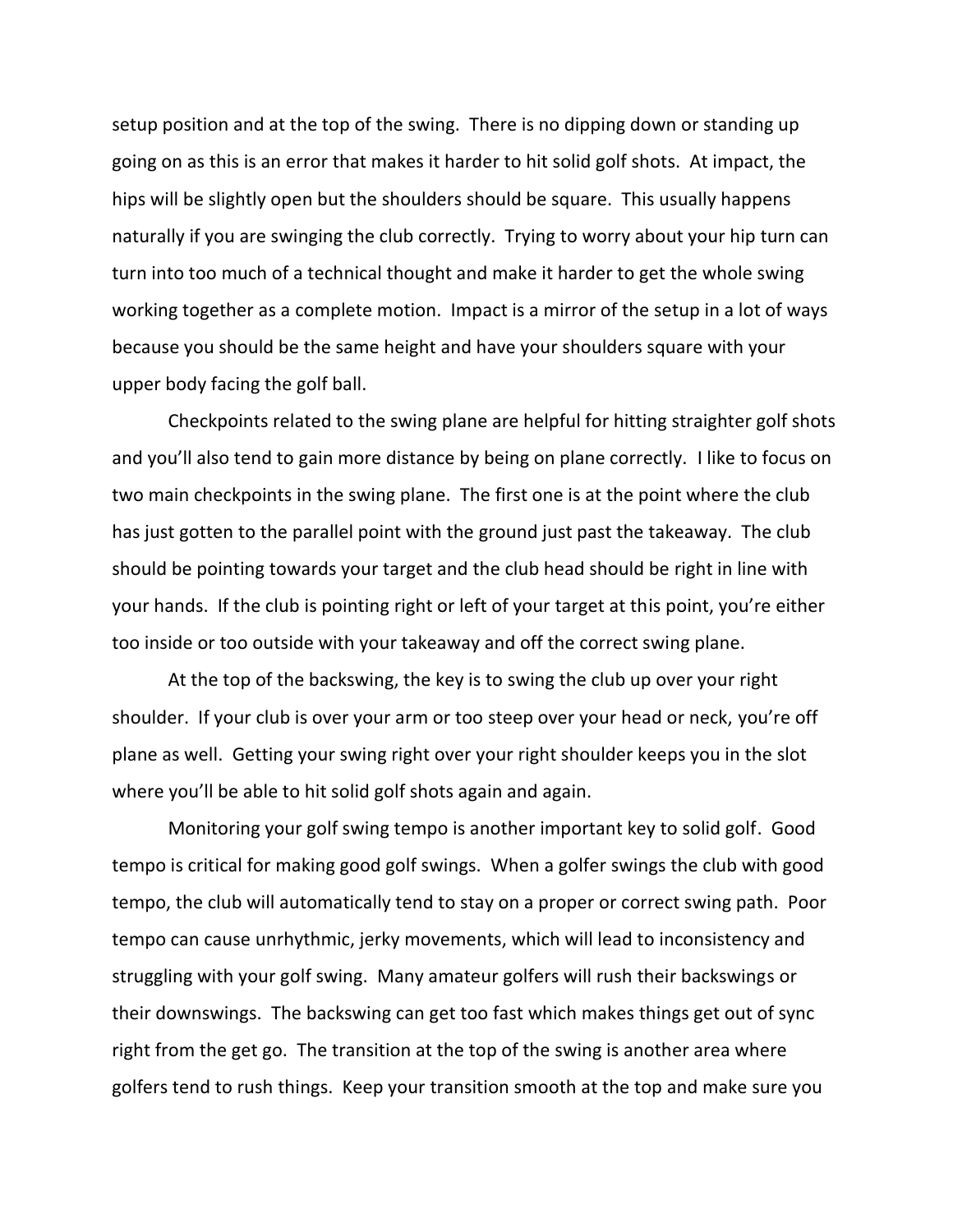are finishing your backswing before you start your downswing. The best way to gain a feel for good tempo is to think smooth on the backswing and smooth on the through swing. The club should be accelerating or speeding up at the point just after impact. This will naturally happen if your tempo is correct without you having to make an extra effort. The laws of gravity work for you to generate power in the downswing and coming through impact. Golfers who rush their backswings can have a tendency to slow down coming through impact because the momentum or force simply cannot keep up. The speed in the golf swing has to naturally build so if you are smooth all the way around, you club head speed will increase and you'll be hitting better golf shots.

These were some general checkpoints that are very helpful to focus on from time to time to make sure your swing in on the right track. If you are having problems with your golf swing, reviewing these key checkpoints will oftentimes be able to get you right back on track.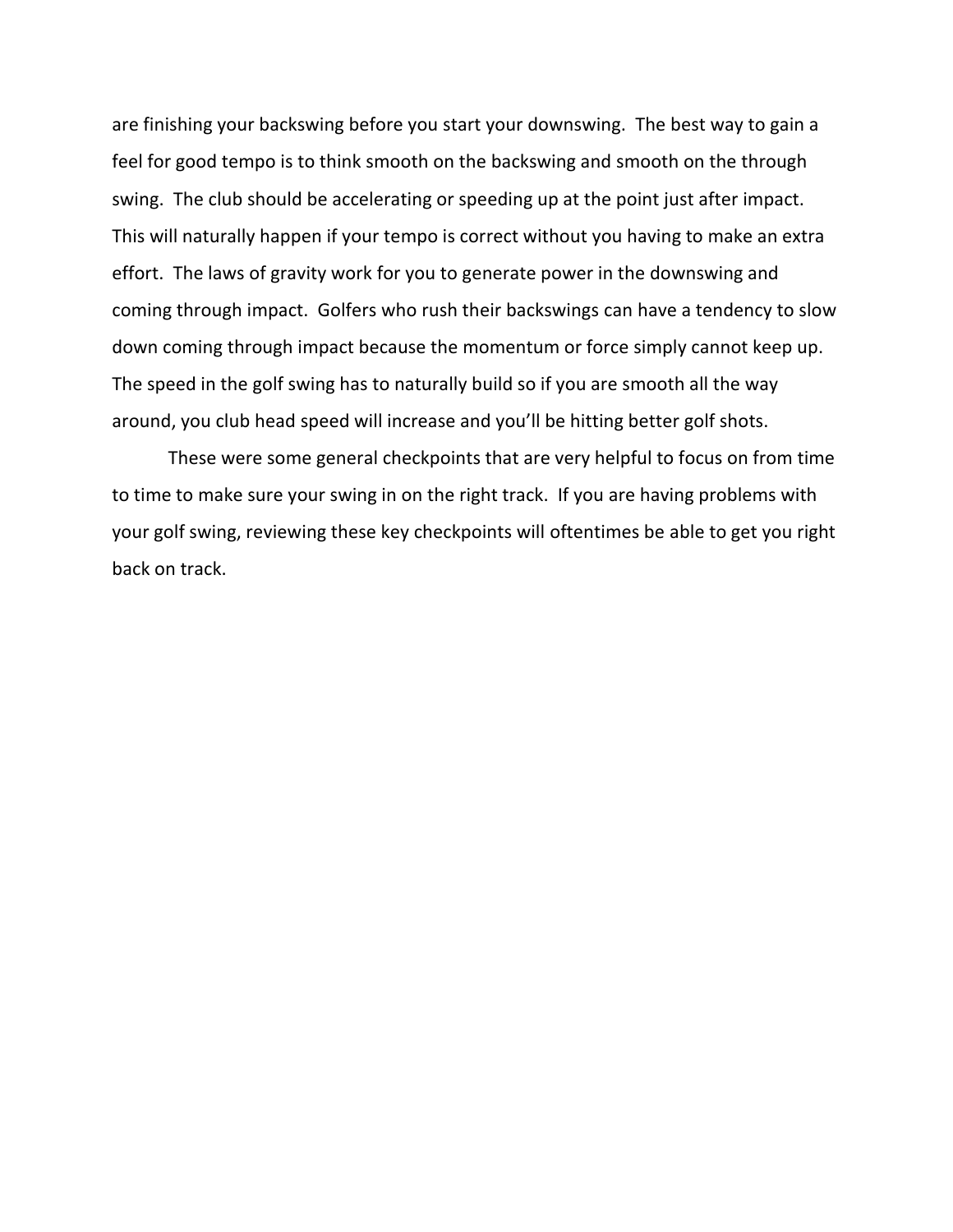#### **Chapter 10: Common Errors and How to Fix Them**

It is important to understand that any golf shot problem you are experiencing is coming from a specific or specific faults in the setup or swing. The best and quickest way to improve is to understand what is causing what with your swing and your shot patterns. It's amazing that golfers can hit the same bad shot multiple times in a row. This clearly illustrates a golfer who does not understanding what their swing faults are or how to improve them. I'm going to cover some of the basic problems golfers experiencing and the causes and effects associated with them.

#### *Hitting Fat or Thin Golf Shots*

Hitting the ball fat or thin is no fun. If you aren't hitting the ball solidly, it's really hard to control your distance. In extreme cases, fat shots will lose a lot of distance and extreme thin shots could even consist of topping the golf ball. Hitting fat or thin shots can come from raising up or dipping down in your golf swing. If you focus on staying level in your swing, the club will have a much better change of connecting with the golf ball at the bottom of the swing arc where it should. A big key at impact is to get your upper body or torso right in line with the golf ball. Getting ahead of the ball at impact will tend to cause thin golf shots. Hanging behind the ball and not transferring your weight forward will tend to cause fat shots. Releasing the club early by having too much hand and wrist action in the downswing will oftentimes cause fat or thin golf shots as well. Always try to lead with the club handle at impact as this will allow you to make more solid contact with the ball. With your irons, it's important to hit down slightly on the golf ball at impact. If you take a divot, it should be after the golf ball. You hit the ball and then the ground as you swing through impact. Don't worry too much about taking divots. It'll happen naturally if you are doing the right things with your swing and generating enough club head speed. Some golfers do fine without taking divots or just slightly clipping the grass after contact with the ball. The important thing is to get your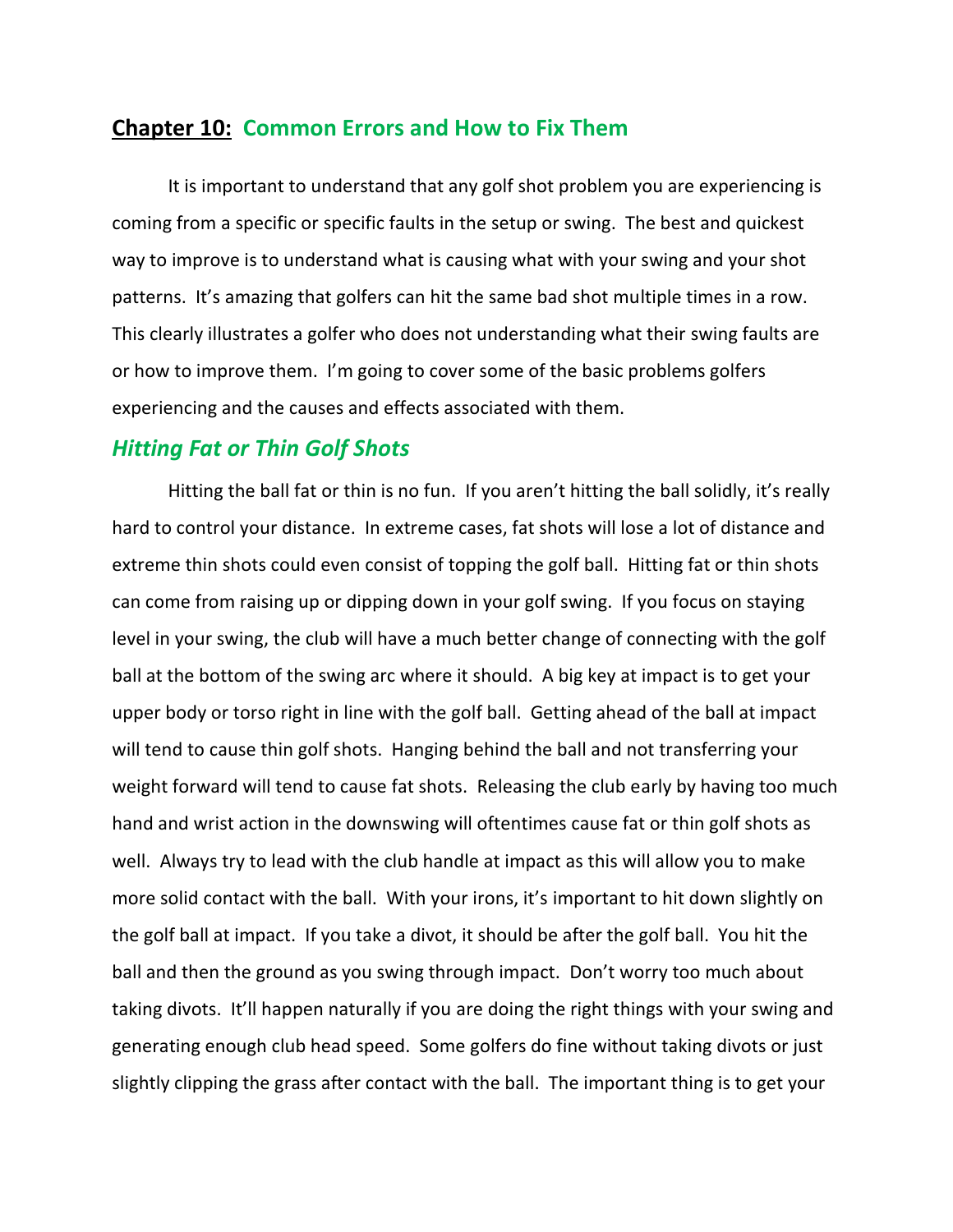fundamentals and checkpoints right and you'll be hitting better golf shots.

#### *Slicing*

Slicing is probably the most common complaint I hear from golfers. That dreaded left to right ball flight pattern that cuts distance off your shots and can make you want to give up golf altogether. It's a weak shot pattern and makes the holes play a lot longer and more difficult. Some golfers actually play for their slice. They aim so far left so that the ball will end up in the fairway. The problem with this is that you are losing tons of distance and if you are always consistent with it, you can wind up double crossing yourself and pull the ball way left.

Slicing can be fixed by getting your swing path more inside to square to inside. A slice swing path will generally come from the outside or "over the top" from the start of the downswing. This happens because the upper body or shoulders move or turn open too early from the top of the swing. A helpful drill for slicers is to feel like they keep their back facing the target for a split second or so longer from the start of their downswing. This allows the arms to drop down more in the slot where the club can then approach impact from a more inside path. After impact it can be helpful for a slicer to feel like they swing their club out to the right towards right field. This will help reverse or correct the swing path error of out to in which happens with a slice. Ideally, once you've gotten control of your slice, after impact your checkpoint will be to swing the club towards your target and then finish swinging the club over your left shoulder as you complete your follow through.

#### *Hooking*

Hooking is the opposite problem of slicing where your ball travels from right to left. Usually, this problem will come from and "in to out swing path" through the impact zone. The club is traveling underneath the swing plane line as it approaches impact. At impact, a right to left side spin is put on the golf ball so it travels from right to left after it is hit. As with slicing or any other errant shot pattern, there is a matter of degree of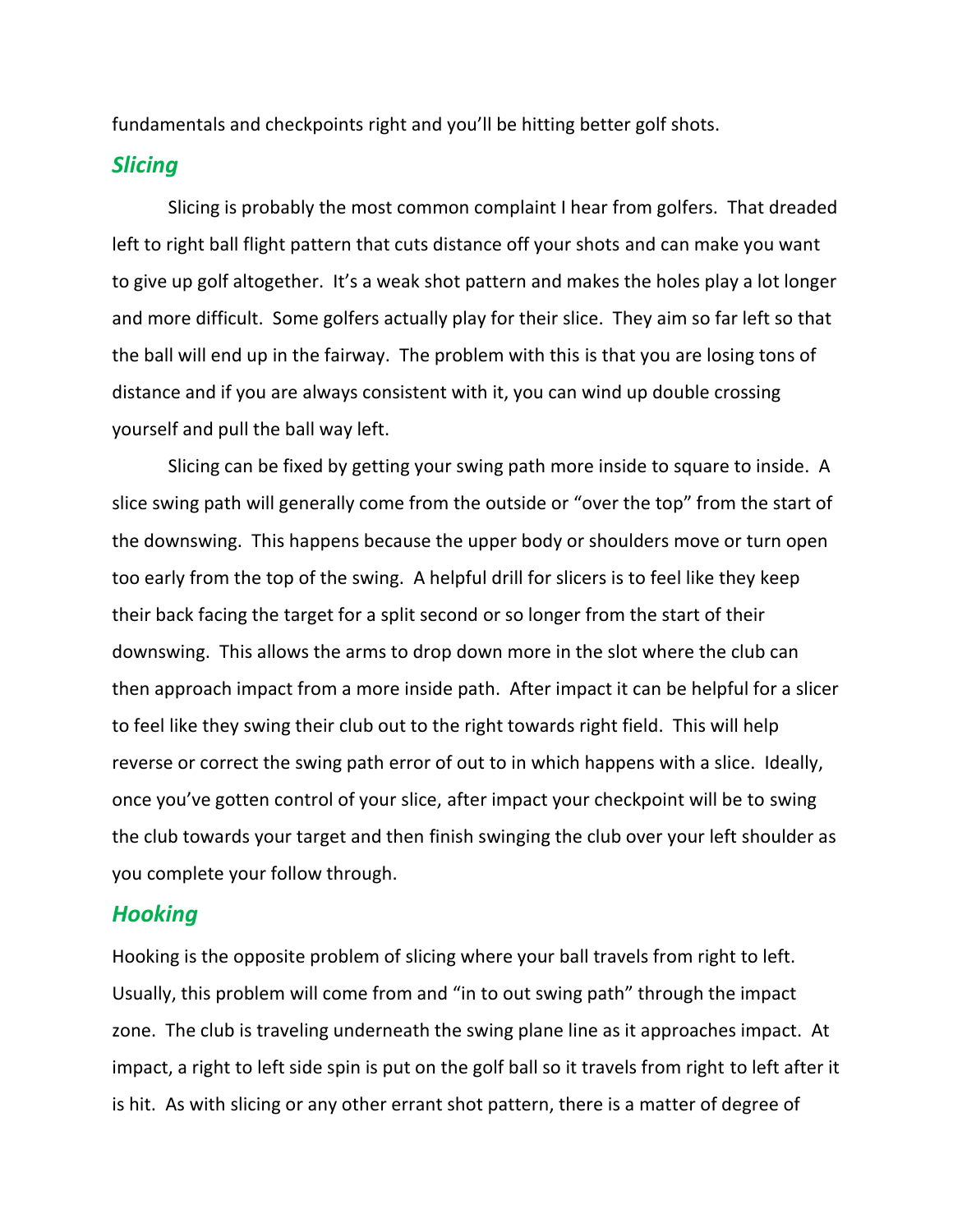severity of the problem. Obviously, a big hook (which can even be called a duck hook) will have a more severe in to out swing path. After impact, the club travels too far "out" towards right field when we want it to ideally swing towards the target and then up over the golfer's left shoulder.

If the hands get too active in the downswing, they can cause a hook by turning the club face over in almost a violent or forceful attempt to hit the ball in the impact zone. The club face shuts down and extreme hooking can result.

#### *Picking the Club Up/Lifting the Club*

This is a swing path problem where the golfer can lose their arc right from the start of their golf swing. It can continue in the backswing as a lift instead of a swing. We want the arms and body to work together and this happens if you allow the club to "swing" instead of lifting it up or steering it. Picking the club up in the backswing can make it difficult to hit the ball or can also cause thin golf shots. To counter this problem, feel like you drag the club back from the start of the backswing. This will keep everything more connected and working together. You'll create a good swing arc and width and will make a better golf swing the rest of the way.

#### *Swaying*

Swaying or moving laterally in the swing makes it difficult to catch the ball solidly at impact. Golfers can have a tendency to hit behind the golf ball or hit fat golf shots because the club can bottom out behind the ball. If a golfer sways in the backswing, they are moving too much laterally and not enough rotationally. You want your body (shoulders and hips) to turn in the backswing and wind up to create power. You can't generate much power from moving sideways to the right in the golf swing and then you'll have to compensate or move the exact same distance back the other way in the downswing to offset the sway. Just work on turning better into your right side and you'll pretty easily be able to eliminate this problem.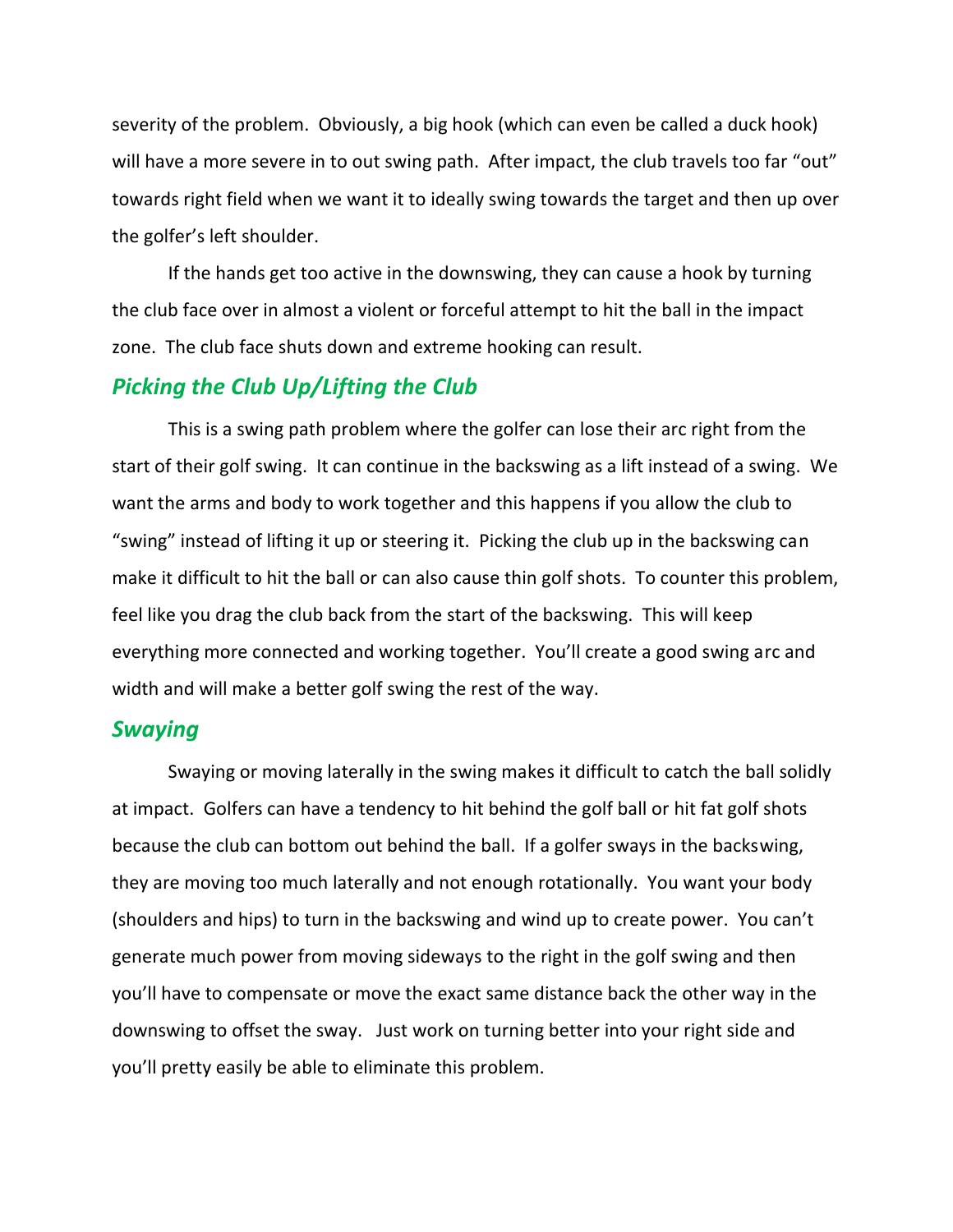#### *Not Shifting Your Weight Correctly in the Swing*

A proper weight shift in your swing consists of you shifting your weight on the backswing to the inside part of your back foot, your right foot for the right handed golfer. Then, everything shifts back to the middle where impact with the golf ball occurs. Your shifting continues after impact and you then follow through onto your front or left foot. At the end of your swing, if you have shifted your weight correctly, your weight will be on your left side and you will be facing your target. Another common problem is a golfer might start to shift their weight too much where it becomes a sway. So the way to avoid this on your backswing is to feel that you turn and the weight primarily sits on the inside of your right foot. If your weight is coming outside your right foot, then you have turned too much and probably have a little sway in your backswing. If you get your weight too far back in the backswing it will be much more difficult to get back to the ball correctly and you won't be hitting the golf ball consistently.

#### *Standing Up or Dipping Down in the Swing*

This issue is common for a lot of golfers when they are trying to get extra power. They rise up in their backswings and often will lift the club up incorrectly as opposed to swinging it. Then coming down to hit the ball at impact, they may dip down and lose their body angles. Also, golfers often will actually stand up in the impact zone and lose their angles this way as well. The cure for this problem is to simply maintain your angles and stay the same height throughout your golf swing. You'll hit the ball way more consistently and have much better contact on the center of the clubface.

#### *Too much Tension*

Tension is a huge killer for amateur golfers and even good players can struggle with this issue from time to time. You want to make sure you are starting out in your setup with the correct amount of tension. Monitor your grip pressure so that your hands are on securely but your grip is not so tight that it is a death grip. At the setup,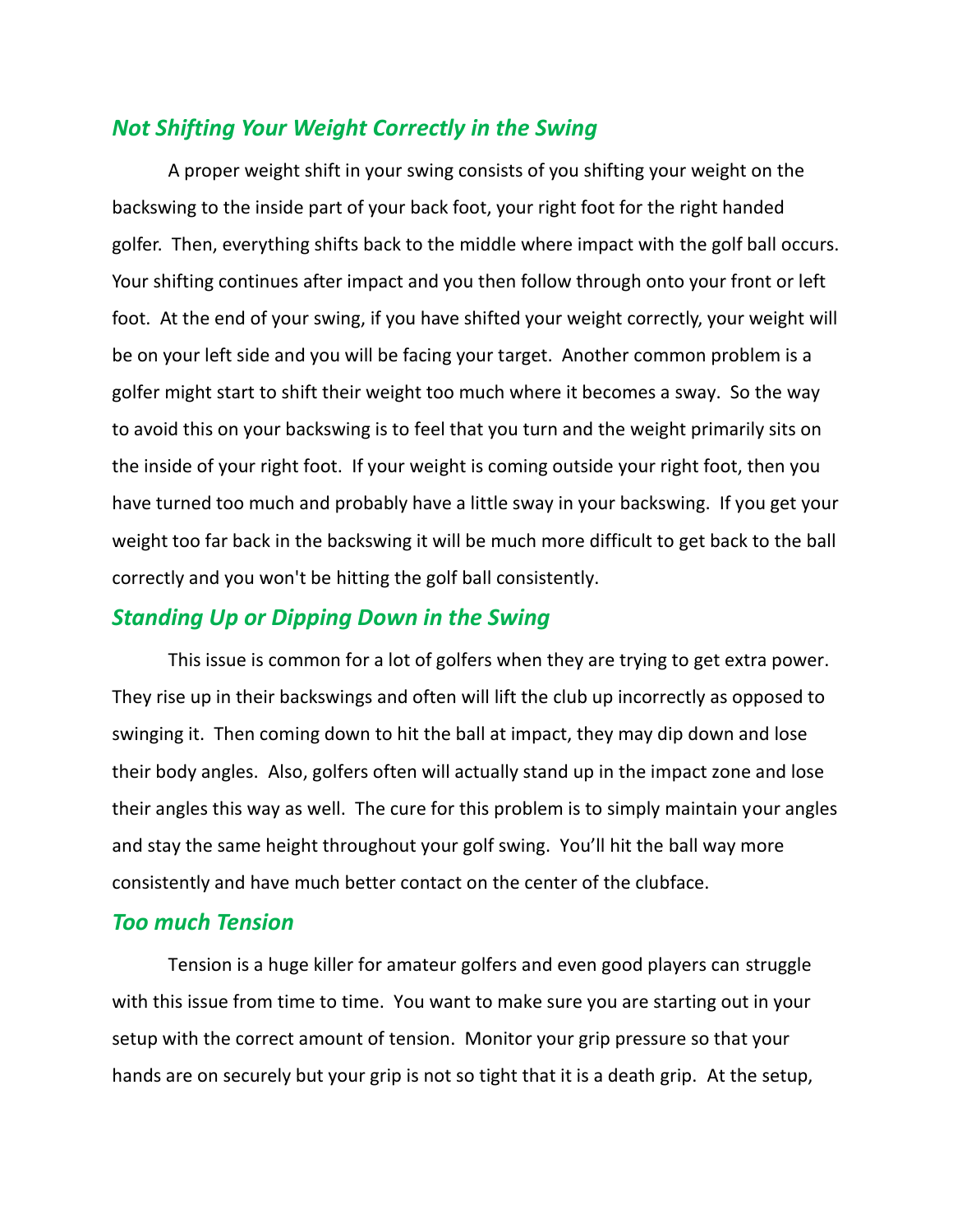your arms should be fully extended but not locked. Locking the elbows is a big problem, so don't do this and you'll be way better off.

Too much tension in your arms can also restrict your backswing. If you don't complete your backswing all the way, your upper body will tend to open early in the downswing and at impact. It has nowhere to go but open up so make sure you are completing your backswing so everything can get in sync. Just try to relax. Trying too hard can cause extra tension. You don't want to overdo it and be so relaxed that you won't control the golf club as well. It's really a matter of finding the happy medium where you are in between being too tense and too relaxed. This is the middle way and the way to success. Trying to get the right amount of tension will help your golf swing.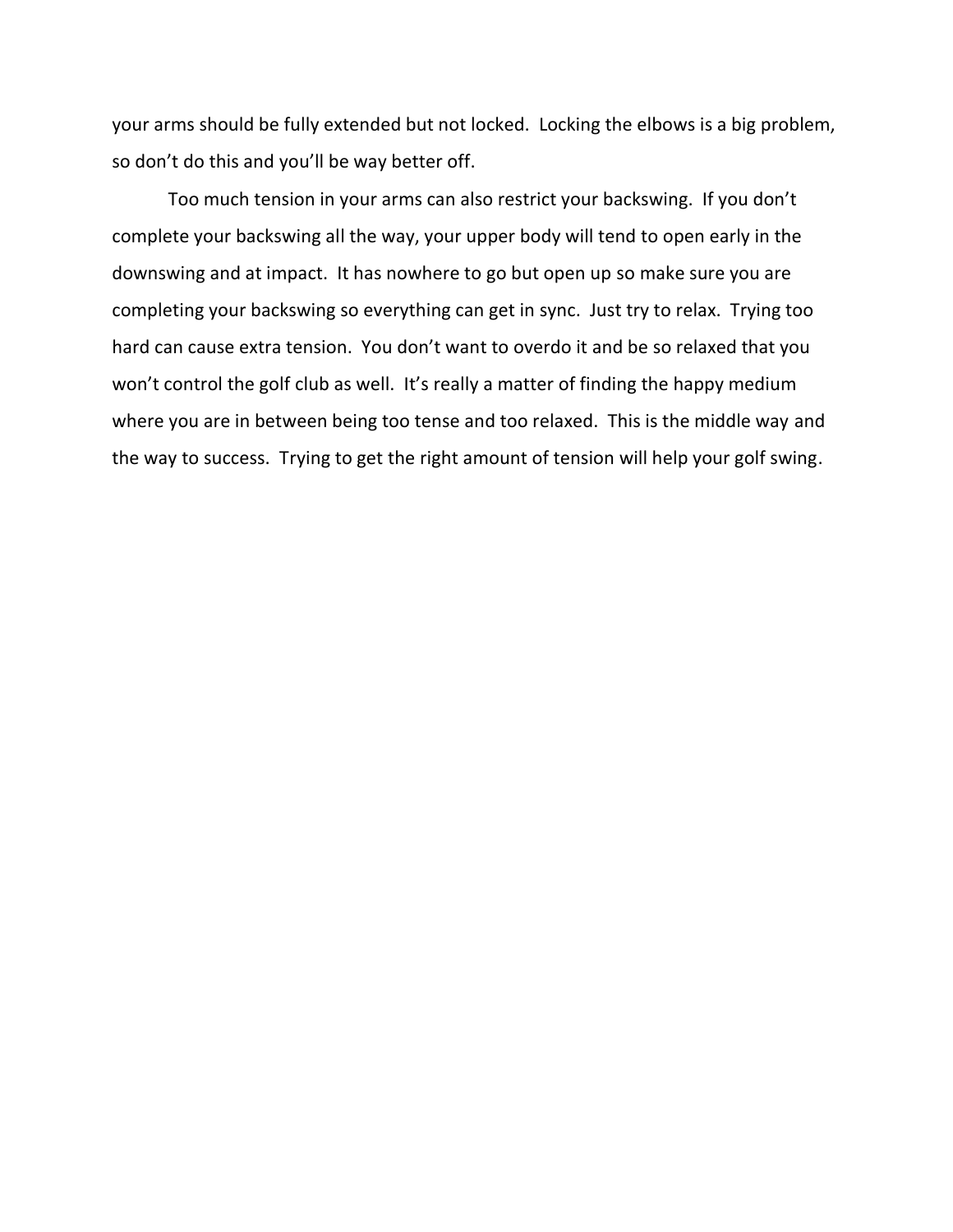#### **Chapter 11: Mental Keys for Improving More Easily**

#### *Develop Your Plan (Goals, Strategy, Mindset)*

In order for you to consistently become a successful golfer, you must have some clear goals, a good strategy, and the proper mindset. Setting realistic goals is the key to pushing yourself and keeping your motivation up to get better. After you have a good swing that you can bring out on the course consistently, the next step to learn to play smart golf. Good decision making on the golf course is so helpful. Learn your yardages, how far you hit all your clubs. Pay attention when you are playing to different hole layouts. Always try to be below the hole on the putting greens to leave yourself an uphill putt.

Strategy on the golf course will consist of a couple things. First of all, you need to know some things about the course you are playing. It's really important to build a strategy that fits the golf course setup well. For example, on a shorter golf course, you may not need to hit your driver as often as you would on a longer course. Many short golf courses reward accuracy so keeping the driver in the bag on some short holes can really help you out. On your tee shots, you want to try and position yourself on the side of the fairway that will give you the best approach to the green. Hitting more greens in regulation will help you lower your scores quite a bit, given you are a decent putter. (Hopefully you have read my putting Ebook.  $\odot$  If not, make sure to check out www.golfputtinggenius.com/ebook.html). And hitting more greens starts with setting up good approach shots to the green. If you are hitting out of the rough or from the trees it will be much more difficult to make pars and birdies which you need to get your scores lower. On holes with water, bunkers, or out of bounds areas, make sure to take extra caution and consideration on where you want to hit your shots. Just remember good course strategy will improve your golf score even more once you have a great golf swing.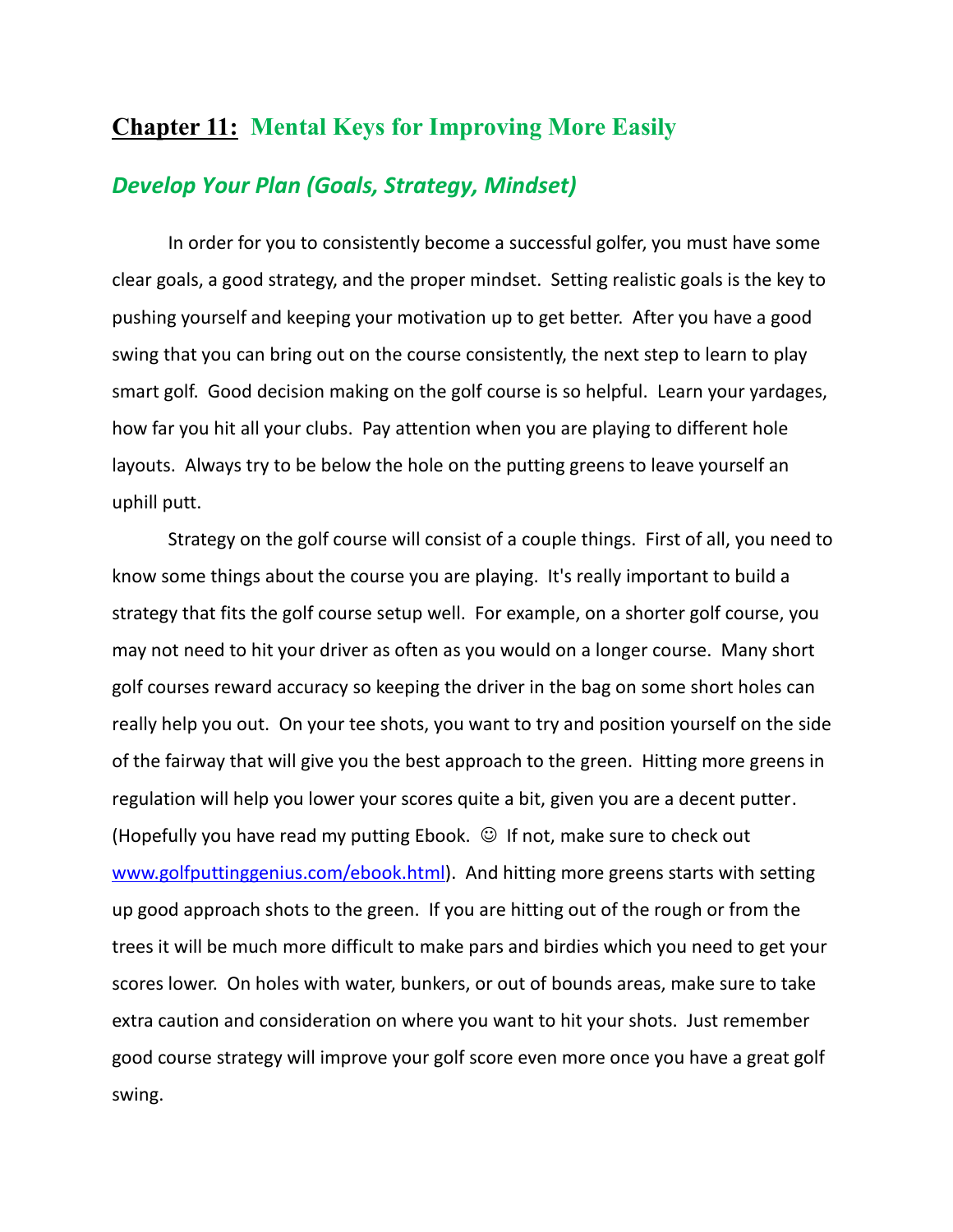#### *Trust Yourself and Your Golf Swing*

## *It's Okay to work on technique on the range, but on the course, you need to learn to play by feel if you want to get the most out of your game.*

Over the years, I have personally learned how to become my own teacher and I have learned how to teach others how to develop a great golf swing in a relatively short amount of time. I believe that golfers should work with what they have regarding their athletic ability and their swing. Everyone has some natural ability and trying to give everyone the same golf swing can be a big mistake. Many golf instructors make their students feel that they are just not very good when in fact the golf instructor probably is the one who is not very good at teaching. Sometimes it can be discouraging watching some other golf professionals try to teach their students. I've worked for some who have a really big clientele but they do not consistently get their students playing better golf. Sure, they may be able to get the students hitting the ball well on the driving range (hopefully), but on the golf course they fall apart. The reason for this is you cannot think about swing mechanics and still play your best golf. On the course, you need to be able to rely on feel and focus on "swinging" the golf club.

Teaching and learning things like the basic fundamentals, proper tempo, and some course management are three of the main things I like to work on and teach my own students. Because of my solid fundamentals that I learned from several highly ranked Golf Academies, I am able to use the techniques from that background and combine them with my new techniques related to "feel" and "swinging the golf club". I've found a nice balance the seems to work well, and no longer do I need to practice all day long on the driving range in order to play well. Plus I have success with every student I give a lesson to using this method. It's great to watch my students play better golf on the course besides just hit the ball better on the driving range.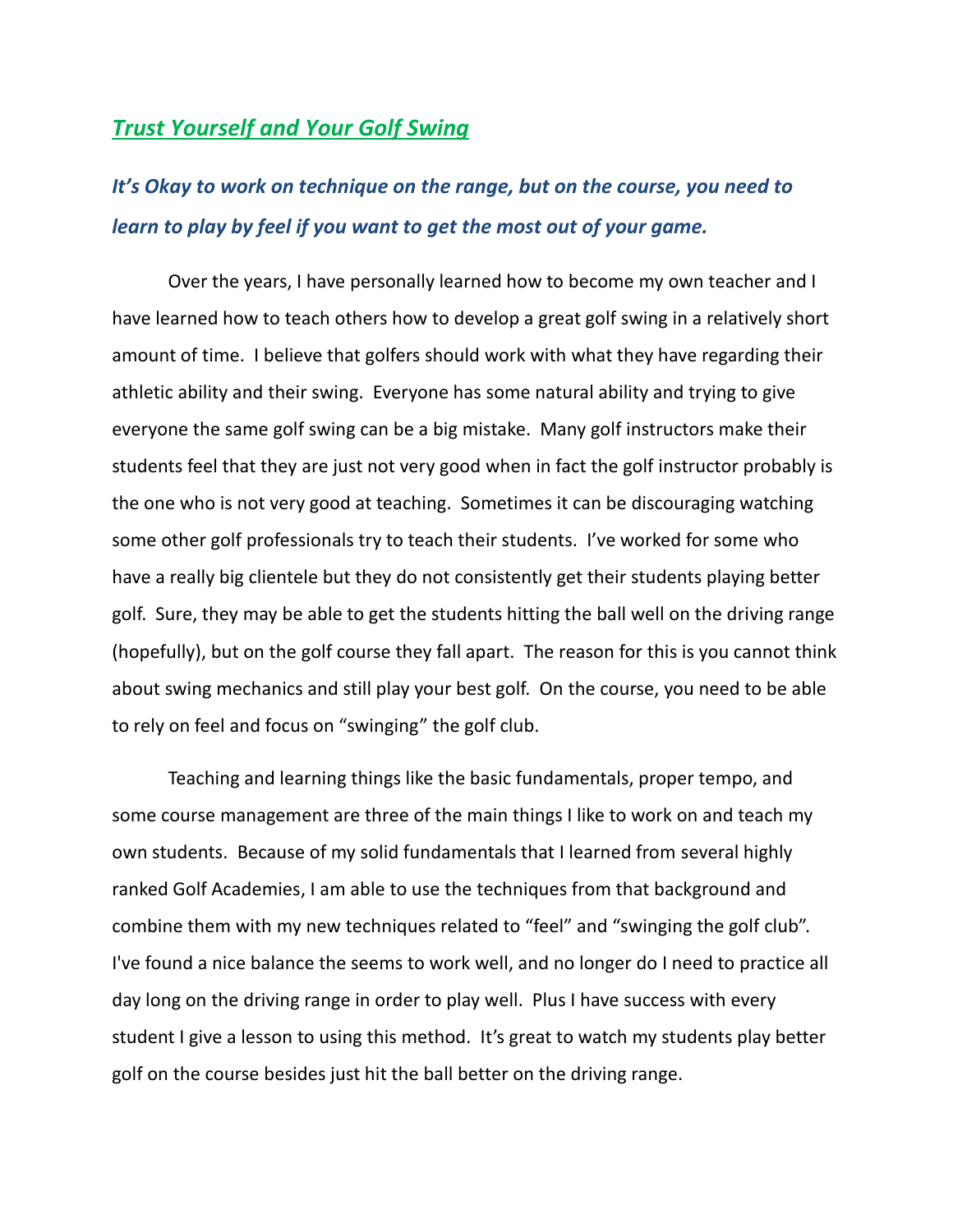I like to see the golf swing as one whole complete unit instead of separating it into different parts and pieces. This makes it much simpler and easy to understand. Sometimes it is helpful or necessary to work on one specific part of your swing that may be causing you a problem, but just as long as you can blend it all together and are still swinging the golf club. That is really the key I believe to great golf.

#### **Conclusion**

Thank you for taking some time to read and go through this Ebook. Hopefully you've understood and been able to learn some key concepts that will change your swing for the better. I know you'll now be on your way to having more enjoyment and success on the golf course. A final note I would like to add is you are smart. You have found this book and I believe it will really add to your success. But most importantly, you need to be able to become your own teacher. It is really common for people to search for the latest hot advice or equipment and then feel that they need to keep searching or relying on other people's opinions or advice. You know yourself better than anyone else does and I want you to trust yourself more both on and off the golf course. If you think you've found some good advice then use it. Try to make the material your own and apply the concepts and techniques the way you see best fit to continue to improve your golf game. This system really works and if you use it, I know you will be seeing much improvement along with lower golf scores. Great luck with your game!